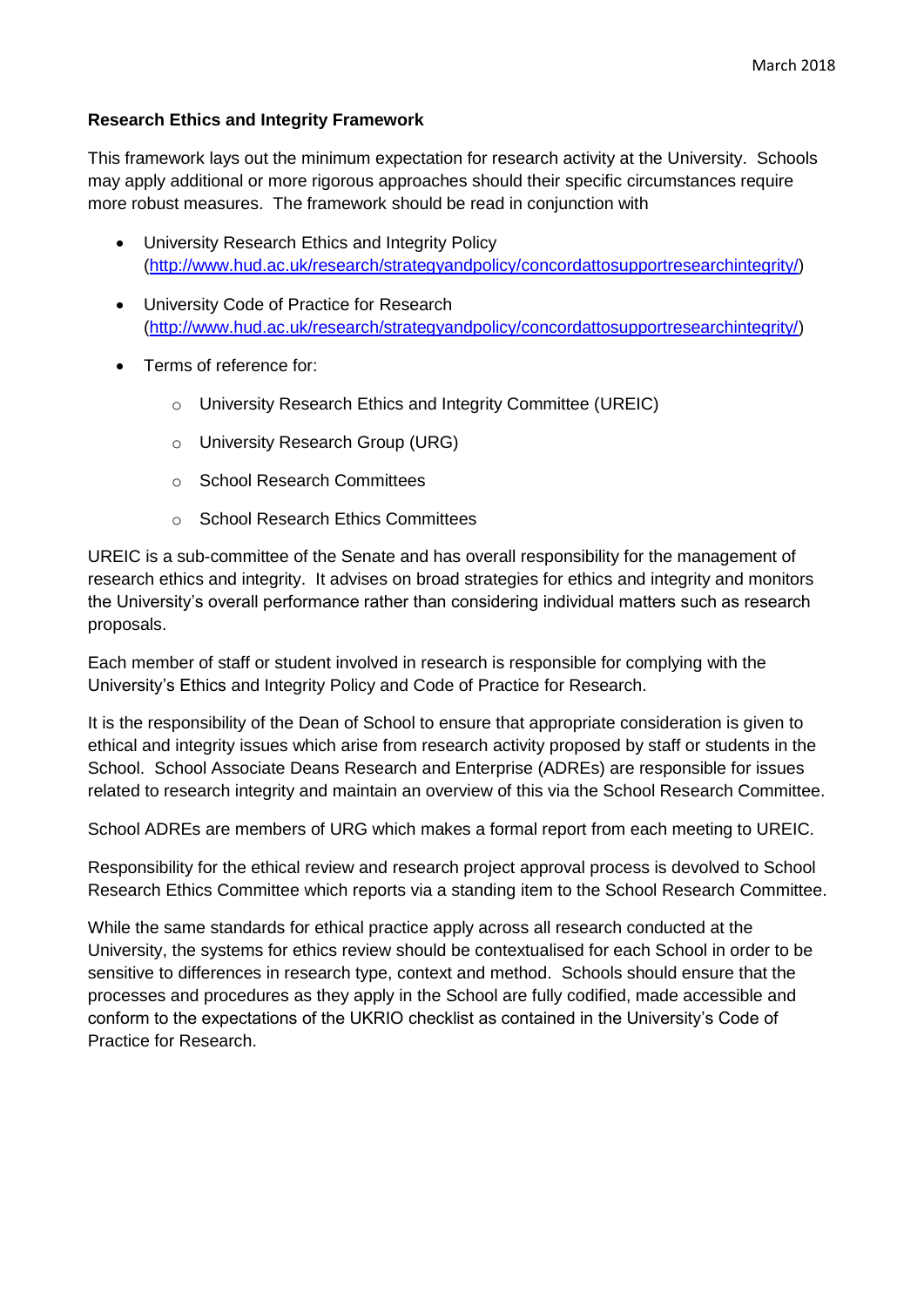## School Research Ethics Committee

Each School is required to constitute a School Research Ethics Committee (SREC) which reports to the School Board, possibly via the School Research Committee. The SREC is responsible for implementing the University's policies and procedures in relation to research governance, ensuring that all research carried out in the School is reviewed for ethical standards. As such, its terms of reference should include:

- operational responsibility for the implementation of the University's policies and procedures in relation to research ethics
- ensuring that staff and students have appropriate training in the ethical conduct of research – including health and safety issues
- establishing and disseminating procedures for the ethics approval process
- ensuring that relevant guidance and forms are readily available
- establishing review mechanisms for research projects to ensure continued compliance with the ethical approval process
- submission of minutes and reports on its activities, as required, to the UREIC.

In adapting these terms of reference to suit its own context, each School should ensure that the Committee meets at least once per term and has an agreed membership (with a minimum quoracy) that reflects the expertise and breadth of experience that is required to provide comprehensive and rigorous review.

SREC minutes are submitted to UREIC.

## Ethical approval

SRECs are responsible for establishing an appropriate application form to be completed for all research projects which lays out the potential areas for ethical consideration. Sample templates are attached in the appendices which Schools can adapt to suit their context – Schools may prefer to design one for use by taught students and one for use by staff and PGR students. The form should be accompanied by all relevant information as suggested on the template.

Research proposals that include staff from more than one School should be submitted to the School of the person named as the main supervisor (in the case of a student) or the lead researcher (in the case of staff teams).

SRECs must establish a suitable independent and robust route for the ethical review of research proposals. Anyone involved in the conduct of the research should be excluded from consideration of the application. The specific process for submitting an application is likely to differ between Schools or subject areas but is likely to reflect the following considerations when assessing potential risk (see flow diagram in Appendix 1):

 *undergraduate and taught postgraduate projects:* the academic member of staff acting as the project supervisor may be authorised to approve the application. However, such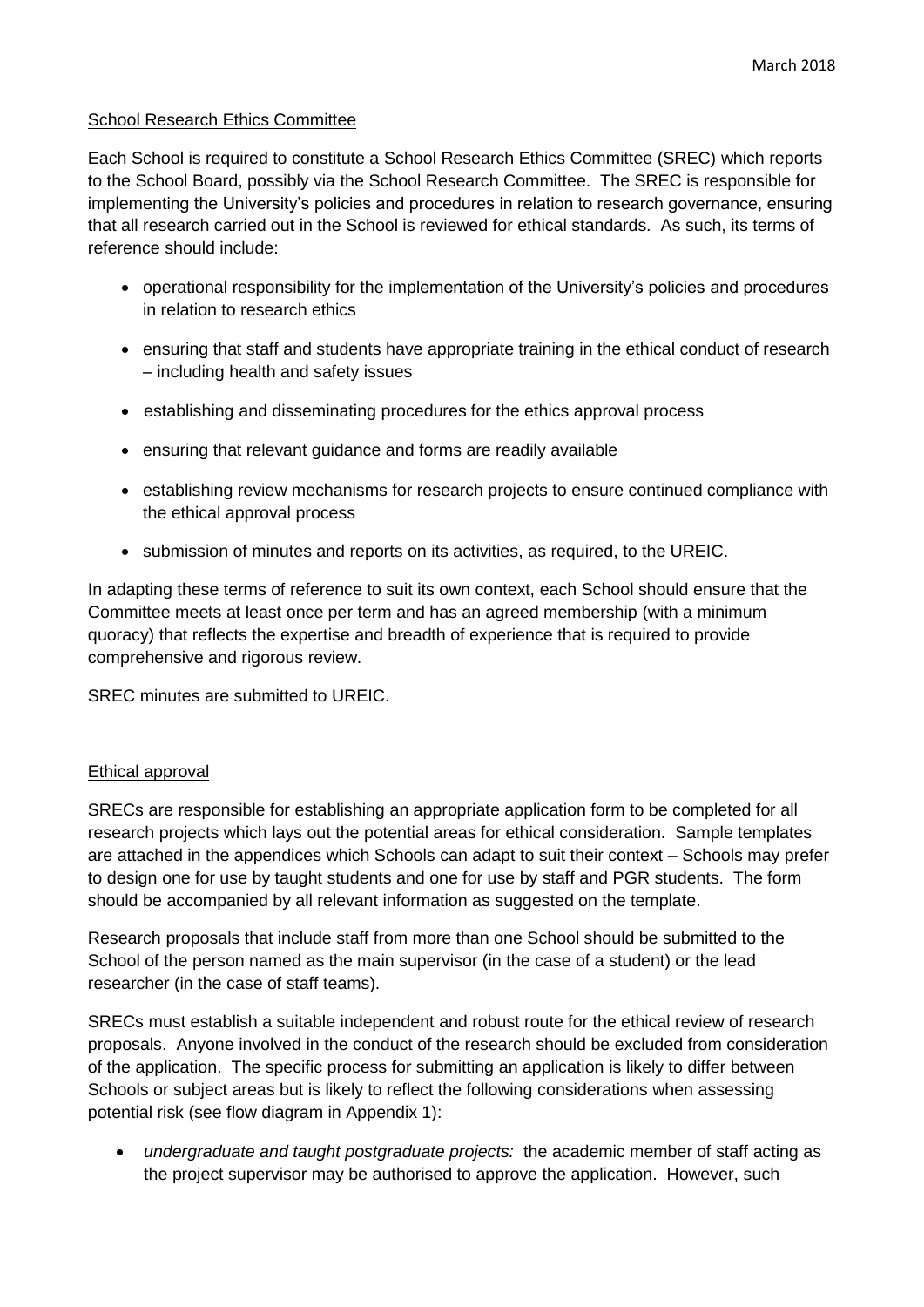proposals will require additional consideration in cases where risk is identified (see below on level of risk)

- *projects proposed by PGR students and staff:* option for applications with a category of risk defined as 'no specific risk' to be confirmed by an appropriate signatory as determined by the School (such as a Subject Leader or the DoGE)
- *projects proposed by PGR students and staff:* option for applications with a category of risk defined as 'limited' to be approved at the level of Head of Department (or equivalent) and notified to the SREC
- *projects proposed by PGR students and staff:* option for applications with a category of risk defined as 'significant' to be approved at the level of SREC. It is likely that the Committee will arrange for consideration of applications by at least two appropriate reviewers who submit their recommendations to the Committee.
- *projects which cannot be resolved by SREC:* if SREC cannot reach a consensus then the project should be submitted for consideration by UREIC

## *Definition of 'no specific risk', 'limited risk' and 'significant risk':*

- 1. No specific risk: in general, a research project can be taken to have no specific ethical risks where the response to the following questions is 'no':
	- Does the project have direct contact with human/animal participants?
	- Does it involve access to identifiable personal data for living individuals not already in the public domain?
	- Is there a danger of physical or psychological harm for researcher(s) or subject(s)?
	- Does it involve research into potentially sensitive areas?
	- Does it use of students as research assistants?
- 2. Limited risk: in general, a research project can be taken to have low ethical risks where it involves one or more of the criteria identified in 1 above, but does not involve:
	- covert information gathering or deception
	- children under 18 or subjects who may unable to give fully informed consent \*
	- prisoners or others in custodial care (e.g. young offenders)
	- significantly increased danger of physical or psychological harm for researcher(s) or subject(s), either from the research process or from publication of research findings
	- joint responsibility for the project with researchers external to the University.

\* Schools are at liberty to confirm that research projects which involve children under 18 should fall under the 'limited risk' category provided no other criteria in this paragraph apply.

3. Significant risk: in general, a research project can be taken to have high ethical risks where it involves one or more of the criteria identified in 2 above.

Ethical approval must be secured before any data collection involving human participants can commence.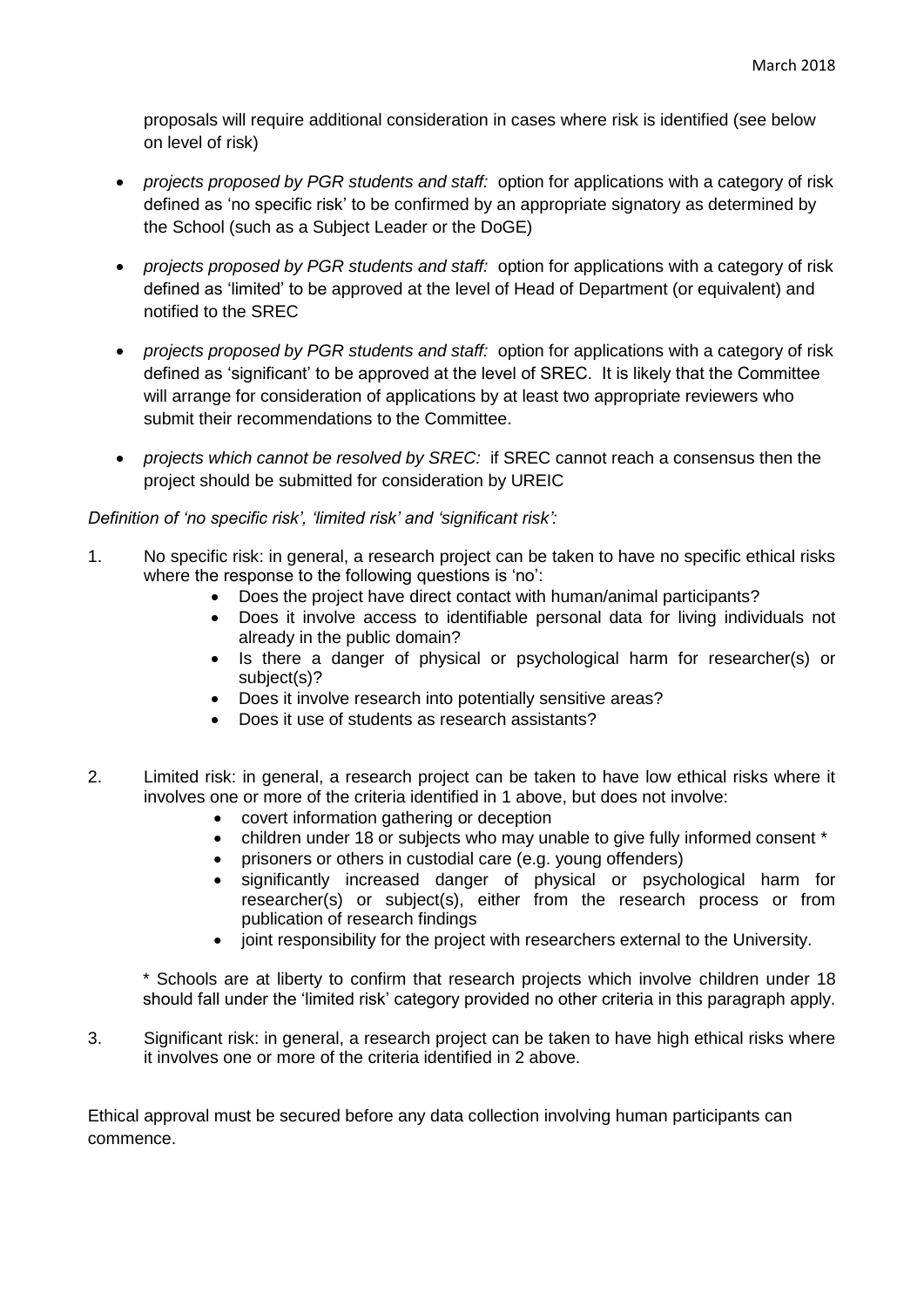#### Security Sensitive data

Research that involves accessing security sensitive materials will require ethical approval of at least school and potentially University level approval. This material could be accessed easily and securely by researchers, but would not be transmitted or exchanged. Security sensitive materials are confirmed as research:

- commissioned by the military
- commissioned under an EU security call
- which involves the acquisition of security clearances
- concerns terrorist or extreme groups

The University has put systems and procedures in place that are aligned with the Universities UK guidance for the storage of security-sensitive research material, see Universities UK: (October 2012) Oversight of security-sensitive research material in UK universities: guidance

[http://www.universitiesuk.ac.uk/policy-and-analysis/reports/Pages/oversight-of-security-sensitive](http://www.universitiesuk.ac.uk/policy-and-analysis/reports/Pages/oversight-of-security-sensitive-research-material-in-uk-universities.aspx)[research-material-in-uk-universities.aspx](http://www.universitiesuk.ac.uk/policy-and-analysis/reports/Pages/oversight-of-security-sensitive-research-material-in-uk-universities.aspx)

Chairs of SRECs should be a first, or early, point of contact for enquiries about security-sensitive material associated with a university or a university staff or student member.

When SRECs have approved a security sensitive project the Chairs must notify UREIC, Research and Enterprise and Computing and Library Services. This ensures that appropriate data storage and access facilities are formally made available to researchers and that independent oversight is established for the duration of the research project. A common form for all Schools (Appendix 7a) is utilised for notification purposes and signed off by the SREC Chair. Researchers are also required to sign a declaration (Appendix 7b) associated with acceptable use of the data store facility.

UREIC are provided with a register of approved security sensitive projects, which is maintained by Research and Enterprise, at each meeting.

#### Outcomes of the approval process

When considering the ethical implications of a project, the body or person undertaking the review should conclude one or (where appropriate) a combination of the following outcomes. Schools should ensure a prompt and written notification of the outcome to the applicant.

Approval: project to proceed with no change

Approval with recommendation(s): the project is approved but the applicant may wish to consider recommendations made by the reviewing body/person. No further consideration for approval is required

Approval with conditions: the project cannot go ahead until the identified revisions have been made and confirmed as approved by the reviewing body

Further information is required: if the reviewing body feels that the applicant has not included sufficient detail to allow an informed judgement to be made, the applicant should be requested to supply clarification/additional evidence in support of the case

Not approved: the project cannot proceed. The reviewing body must give a full explanation of the reasons for this decision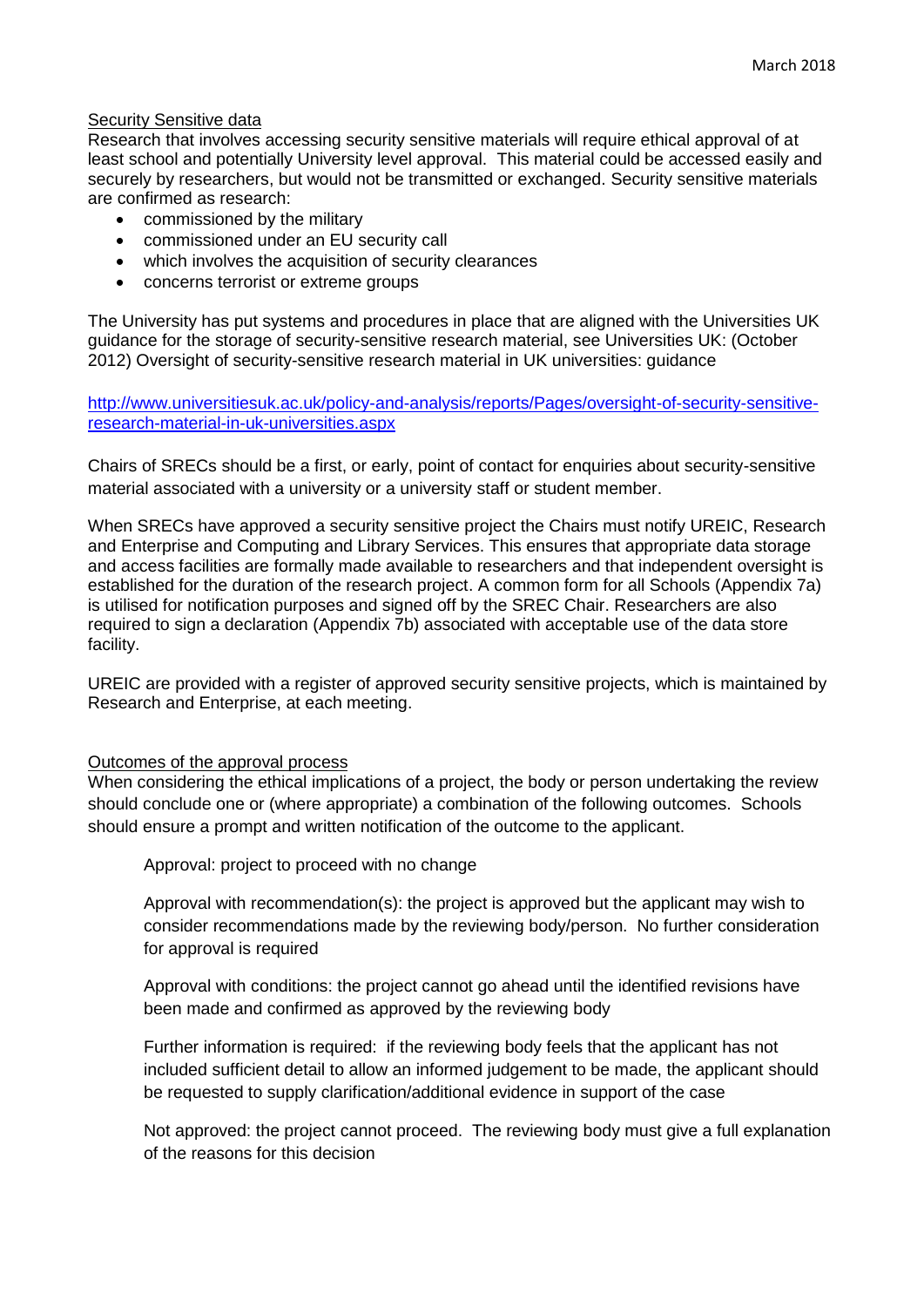No decision: this indicates that the project will need to be reviewed by the next step in the process of approval.

If an application is not approved as a result of an initial ethics review, the researcher may appeal against that decision by submitting a request for review to the next step in the process of approval.

Once approved, it is the responsibility of the researcher to ensure that the research is carried out in compliance with the terms of approval. If changes are made to the project after approval has been granted and those changes would have merited mention on the initial application, the researcher must inform the reviewing body which approved the initial application. That body will then advise the researcher on the required course of action.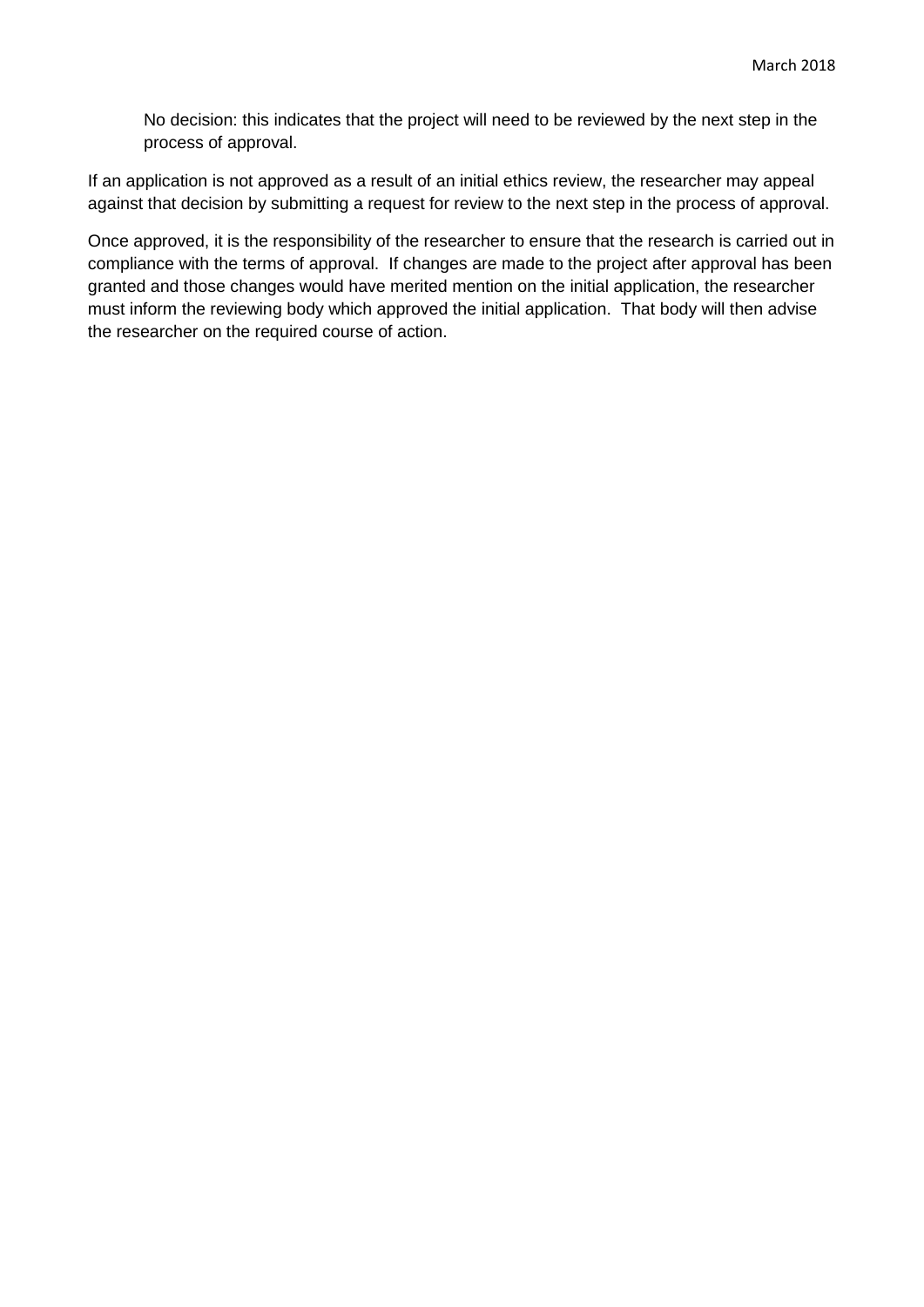## **Monitoring**

## *UGT and PGT research*

Confirmation of compliance with the research ethical process is managed via a statement in the submitted project to explain why ethical approval was not required or to confirm that the project was completed in accordance with the ethical approval that had been previously granted.

## *PGR research*

Confirmation of compliance with the research ethical process is managed via the Progression Monitoring exercises. The exercise includes a specific requirement for the student to reflect on ethical approval as part of the submitted report – either explaining why ethical approval was not required or how the project was completed in accordance with the ethical approval that had been previously granted.

## *Staff research*

Confirmation of compliance with the research ethical process is managed via the annual individual research audit linked to appraisal which is completed by all academic staff. Staff are expected to confirm compliance with the University policy and procedures and sign the audit document accordingly. They are also expected to include a summary of the ethical approvals associated with their portfolio of research projects, either explaining why ethical approval was not required or how the project was completed in accordance with the ethical approval that had been previously granted.

UREIC will prepare annual report which outlines the University's compliance with the Concordat to Support Research Integrity.

## Training and Development

The University will offer training and briefing sessions, co-ordinated and facilitated by the Research and Enterprise Office in collaboration with the Staff Development Office.

Guidance and support will be provided by the University through the provision of guidance notes and web-based resources that can be accessed via links on the Research and Enterprise webpages or UniLearn as appropriate.

SRECs are responsible for ensuring that School-based ethics webpages include as a minimum the following information tailored where necessary to the context of the School:

- Statement on the importance research governance and an overview as to how it is managed in the School
- Named contact for School Research Integrity Champion for School staff and students
- SREC membership and ToR
- Procedures, forms, guidance
- Reference web links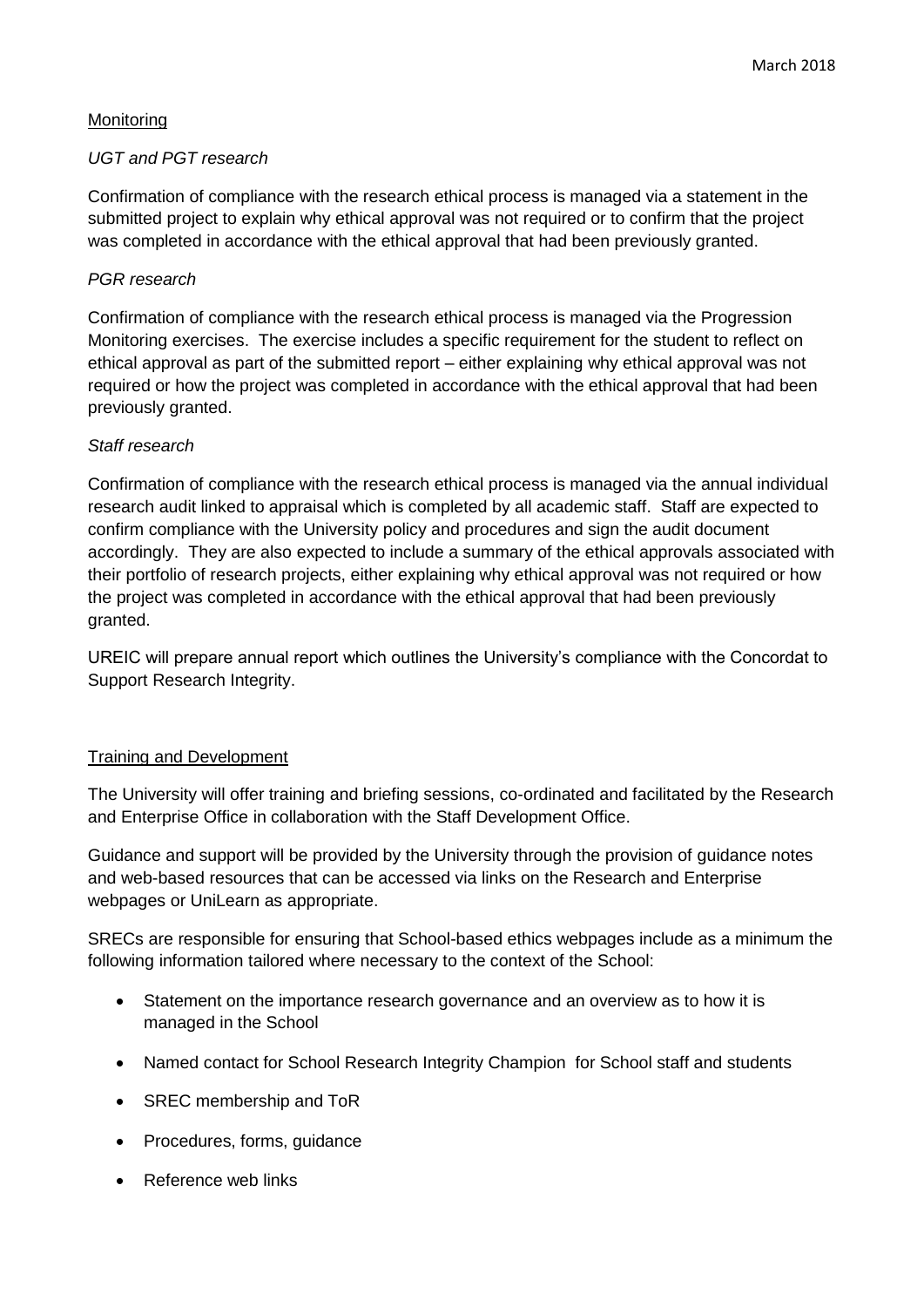### Research Misconduct

The procedure for dealing with suspected research misconduct can be found in the University Policy on Research Misconduct and relevant Staff or Student Disciplinary procedures.

The Pro Vice-Chancellor (Research and Enterprise) is the University's named contact for general matters relating to research integrity. The Deputy Vice-Chancellor is the University's named contact for matters relating to allegations of research misconduct.

#### Data collection and storage

Data generated in the course of research must be kept securely in paper or electronic format. SRECs should ensure that there are appropriate procedures in place to be assured that data has been correctly stored, archived and destroyed.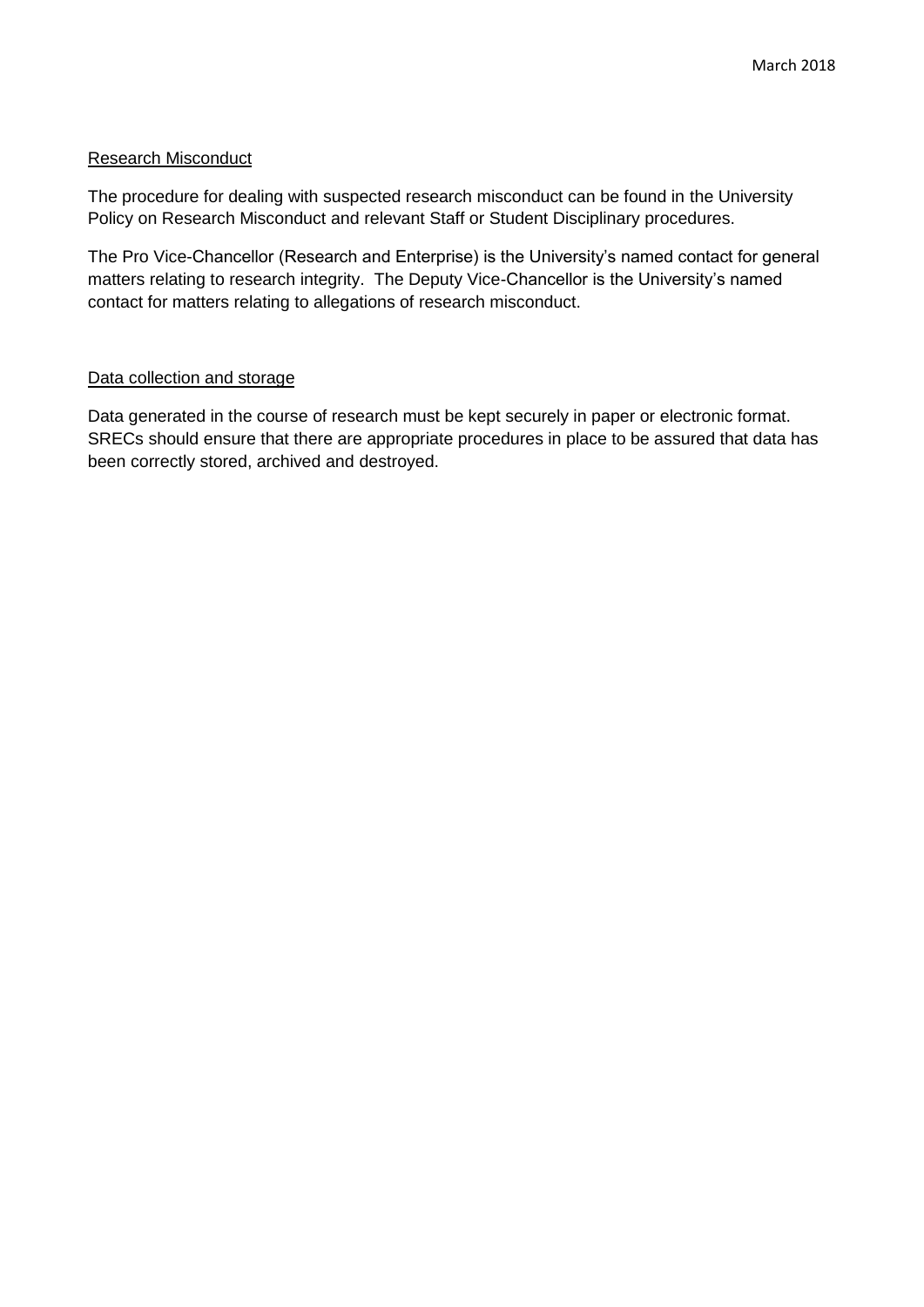## **Project Proposal**

# **Consideration for research ethics approval requirements**

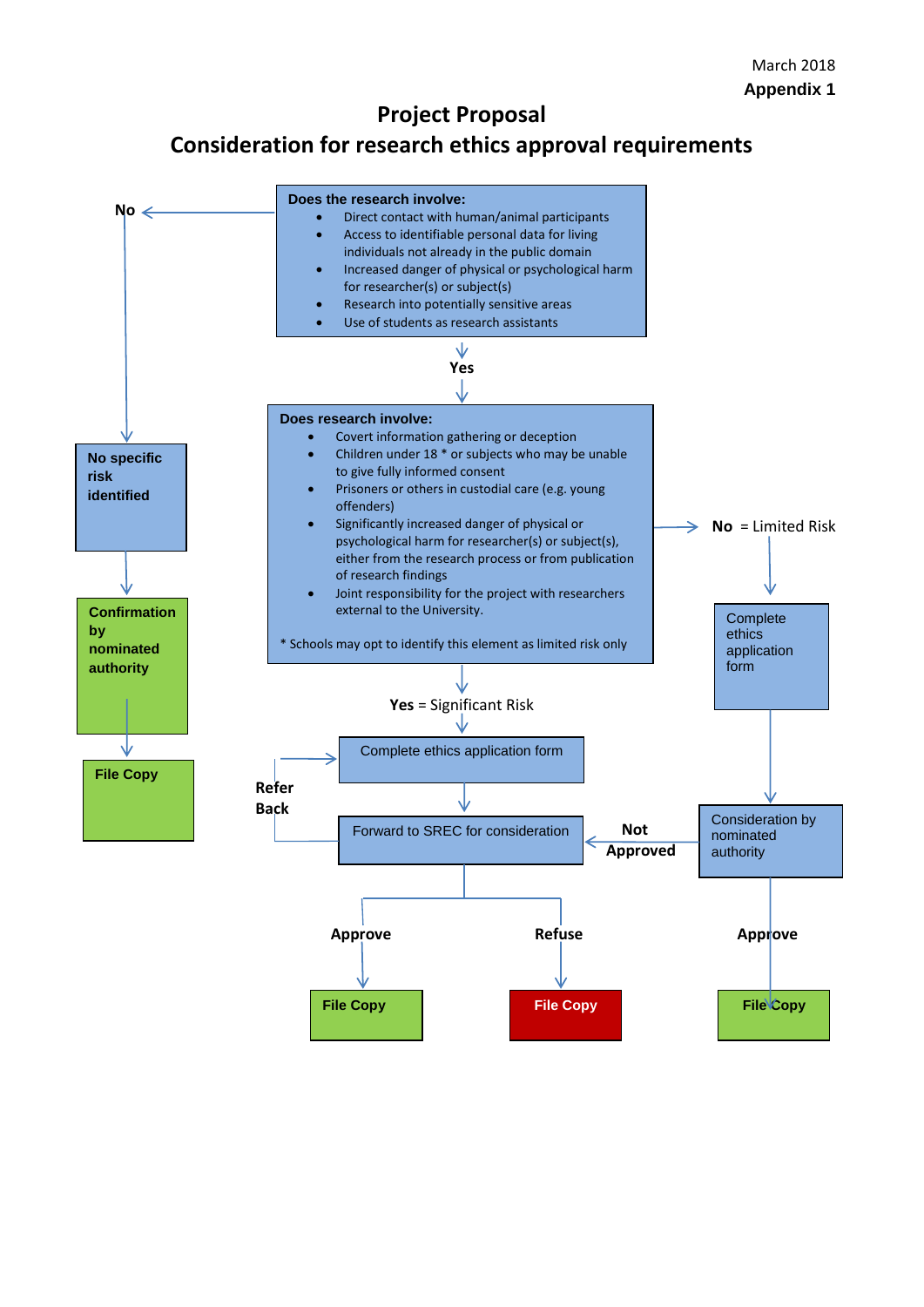**Suggested ethics form where no risk is identified**

# **No Specific Ethics Risk Declaration**

**Researcher:**

**Programme and Module (where appropriate):**

**Research Project Title:** 

In signing this declaration I am confirming that my proposed project does not involve:

- direct contact with human/animal participants
- access to identifiable personal data for living individuals not already in the public domain
- increased danger of physical or psychological harm for researcher(s) or subject(s)
- research into potentially sensitive areas
- use of students as research assistants
- joint responsibility for the project with researchers external to the University.

My proposed project does not therefore require an ethics review and I have not submitted a Research Ethics Application Form.

If any changes to the project involve any of the criteria above I undertake to resubmit the project for approval.

## **Signature of Researcher: Date:**

## **Counter-Signatory:**

**Role:** 

In signing this Declaration I confirm that I have reviewed the proposed project and am satisfied that that it does not involve any specific ethics risk as defined by the School policy.

## **Counter-Signature: Date: Date: Date: Date: Date: Date: Date: Date: Date: Date: Date: Date: Date: Date: Date: Date: Date: Date: Date: Date: Date: Date: Date: Date: Date:**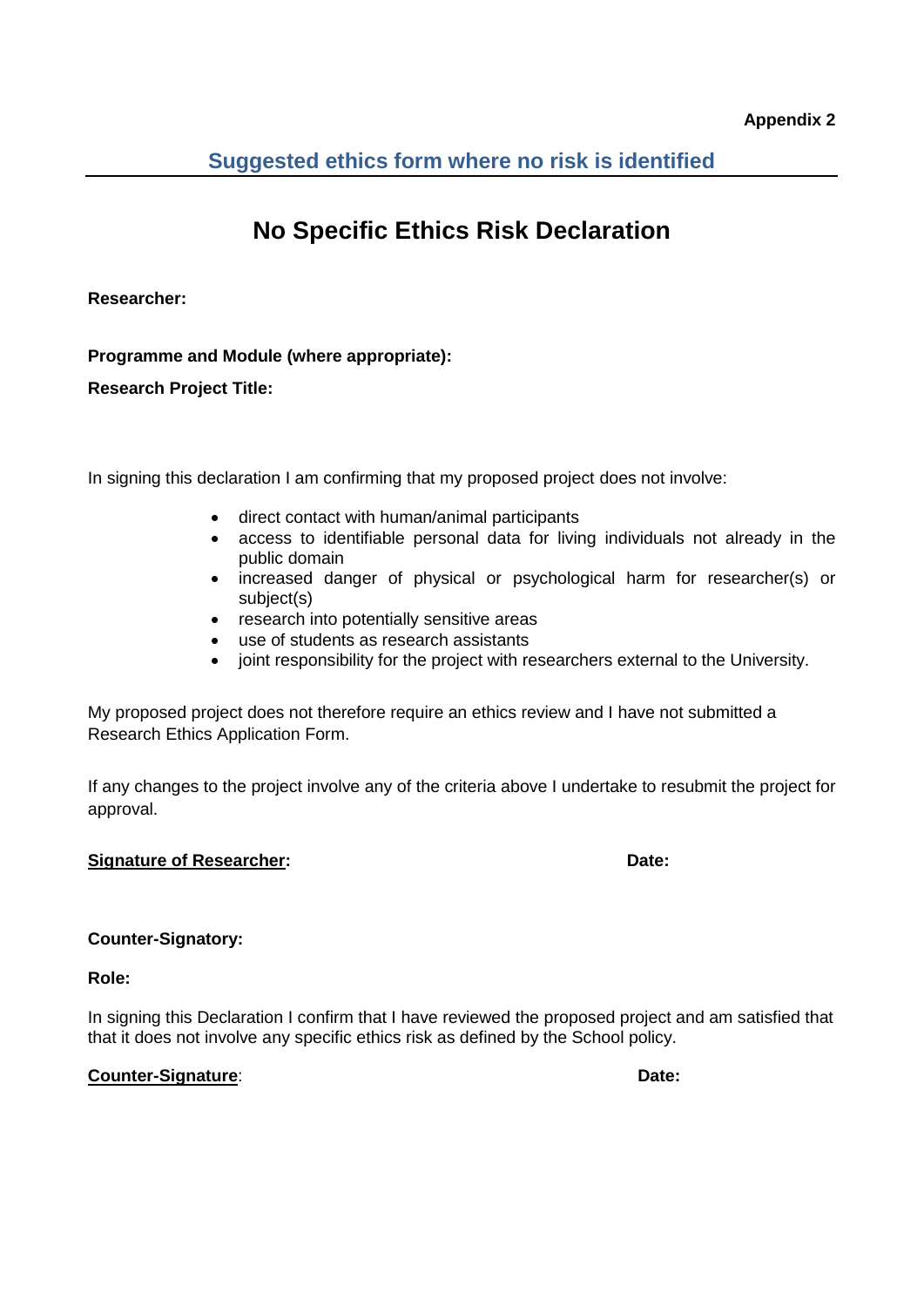#### **THE UNIVERSITY OF HUDDERSFIELD School**

#### **STUDENT PROJECT / DISSERTATION ETHICAL REVIEW**

#### **APPLICABLE TO ALL UNDERGRADUATE AND TAUGHT POSTGRADUATE PROGRAMMES**

#### **Please complete and return via email to your Project / Dissertation Supervisor along with the required documents (shown below)**

SECTION A: TO BE COMPLETED BY THE STUDENT

Before completing this section please refer to the **School Research Ethics web pages which can be found at** xxxx. Students should consult the appropriate ethical guidelines. The student's supervisor is responsible for advising the student on appropriate professional judgement in this review.

Please ensure that the statements in Section C are completed by the student and supervisor prior to submission.

| Project Title:     |  |
|--------------------|--|
| Student:           |  |
| Student number:    |  |
| Course:            |  |
| Supervisor:        |  |
| Project start date |  |

## SECTION B: PROJECT OUTLINE (TO BE COMPLETED IN FULL BY THE STUDENT)

| <b>Issue</b>                                                                            | Please provide sufficient detail for your supervisor to |
|-----------------------------------------------------------------------------------------|---------------------------------------------------------|
|                                                                                         | assess strategies used to address ethical issues in the |
|                                                                                         | research proposal                                       |
| Aim / objectives of the study                                                           |                                                         |
| These need to be clearly stated and in accord                                           |                                                         |
| with the title of the study. (Sensitive subject                                         |                                                         |
| areas which might involve distress to the                                               |                                                         |
| participants will be referred to the Course                                             |                                                         |
| Approval Panel).                                                                        |                                                         |
|                                                                                         |                                                         |
| Brief overview of research methodology<br>The methodology only needs to be explained in |                                                         |
| sufficient detail to show the approach used (e.g.                                       |                                                         |
| survey) and explain the research methods to be                                          |                                                         |
| used during the study.                                                                  |                                                         |
| Does your study require any permissions for                                             |                                                         |
| study? If so, please give details                                                       |                                                         |
|                                                                                         |                                                         |
| <b>Participants</b>                                                                     |                                                         |
| Please outline who will participate in your                                             |                                                         |
| research. If your research involves vulnerable                                          |                                                         |
| groups (e.g. children, adults with learning                                             |                                                         |
| disabilities), it must be referred to the Course                                        |                                                         |
| Assessment Panel.                                                                       |                                                         |
| <b>Access to participants</b>                                                           |                                                         |
| Please give details about how participants will                                         |                                                         |
| be identified and contacted.                                                            |                                                         |
|                                                                                         |                                                         |
| How will your data be recorded and stored?                                              |                                                         |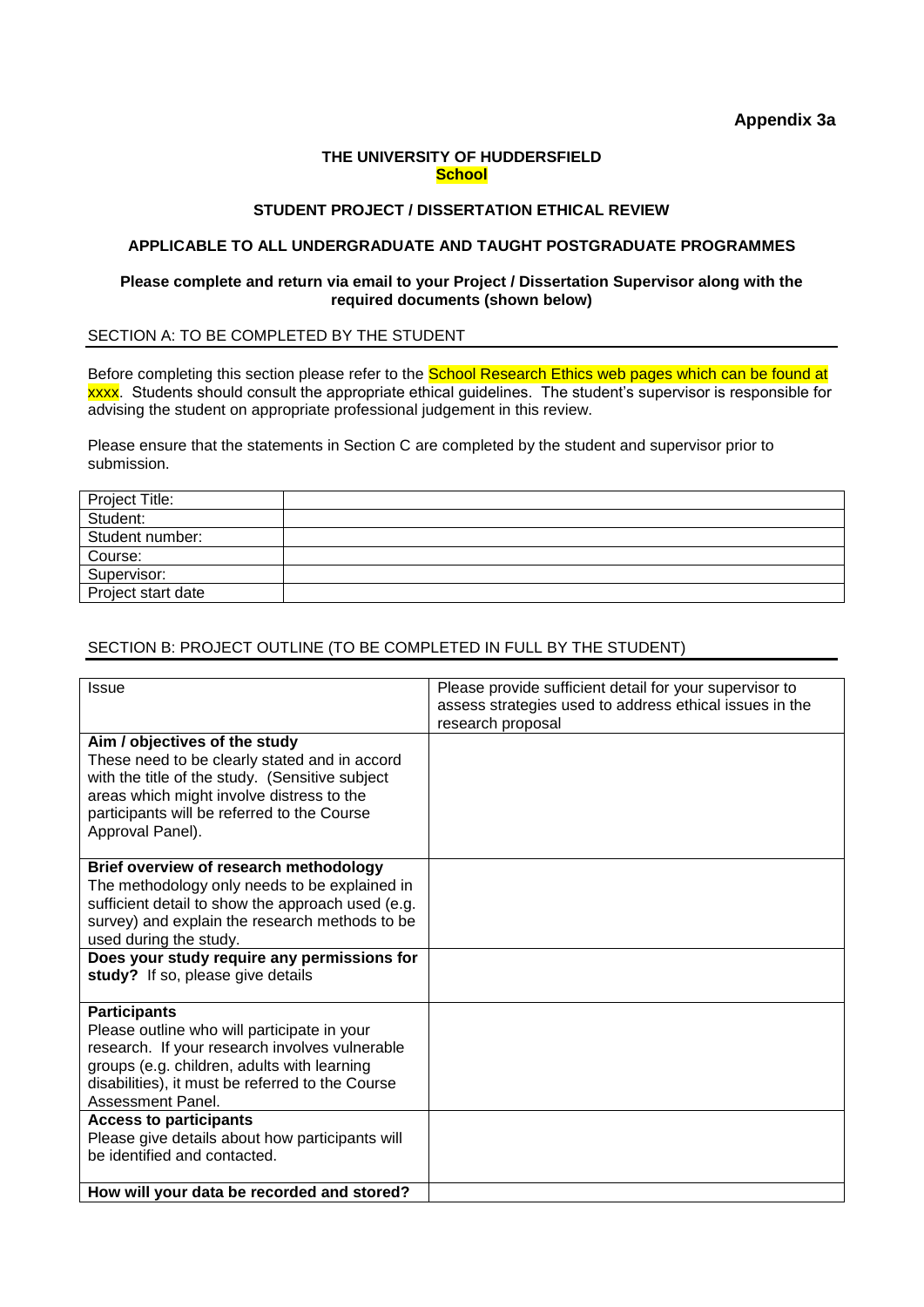| Confidentiality<br>Please outline the level of confidentiality you will<br>offer respondents and how this will be<br>respected. You should also outline about who<br>will have access to the data and how it will be<br>stored. (This should be included on information<br>sheet.)             |  |
|------------------------------------------------------------------------------------------------------------------------------------------------------------------------------------------------------------------------------------------------------------------------------------------------|--|
| Anonymity<br>Do you intend to offer anonymity? If so, please<br>indicate how this will be achieved.                                                                                                                                                                                            |  |
| To what extent could the research induce<br>psychological stress or anxiety, cause harm<br>or negative consequences for the<br>participants (beyond the risks encountered<br>in normal life). If more than minimal risk, you<br>should outline what support there will be for<br>participants. |  |
| Is the project of a security sensitive nature?<br>Please explain the type of information you<br>intend to gather e.g. websites presenting a risk<br>of contravening the law.                                                                                                                   |  |

#### SECTION C – SUMMARY OF ETHICAL ISSUES (TO BE COMPLETED BY THE STUDENT)

Please give a summary of the ethical issues and any action that will be taken to address the issue(s).

#### SECTION D – ADDITIONAL DOCUMENTS CHECKLIST (TO BE COMPLETED BY THE STUDENT)

**Please supply to your supervisors copies of all relevant supporting documentation electronically. If this is not available electronically, please provide explanation and supply hard copy**

I have included the following documents

| Information sheet  | Yes     | Not applicable $\Box$ |
|--------------------|---------|-----------------------|
| Consent form       |         | Not applicable $\Box$ |
| Questionnaire      | Yes [ ] | Not applicable $\Box$ |
| Interview schedule | Yes     | Not applicable $\Box$ |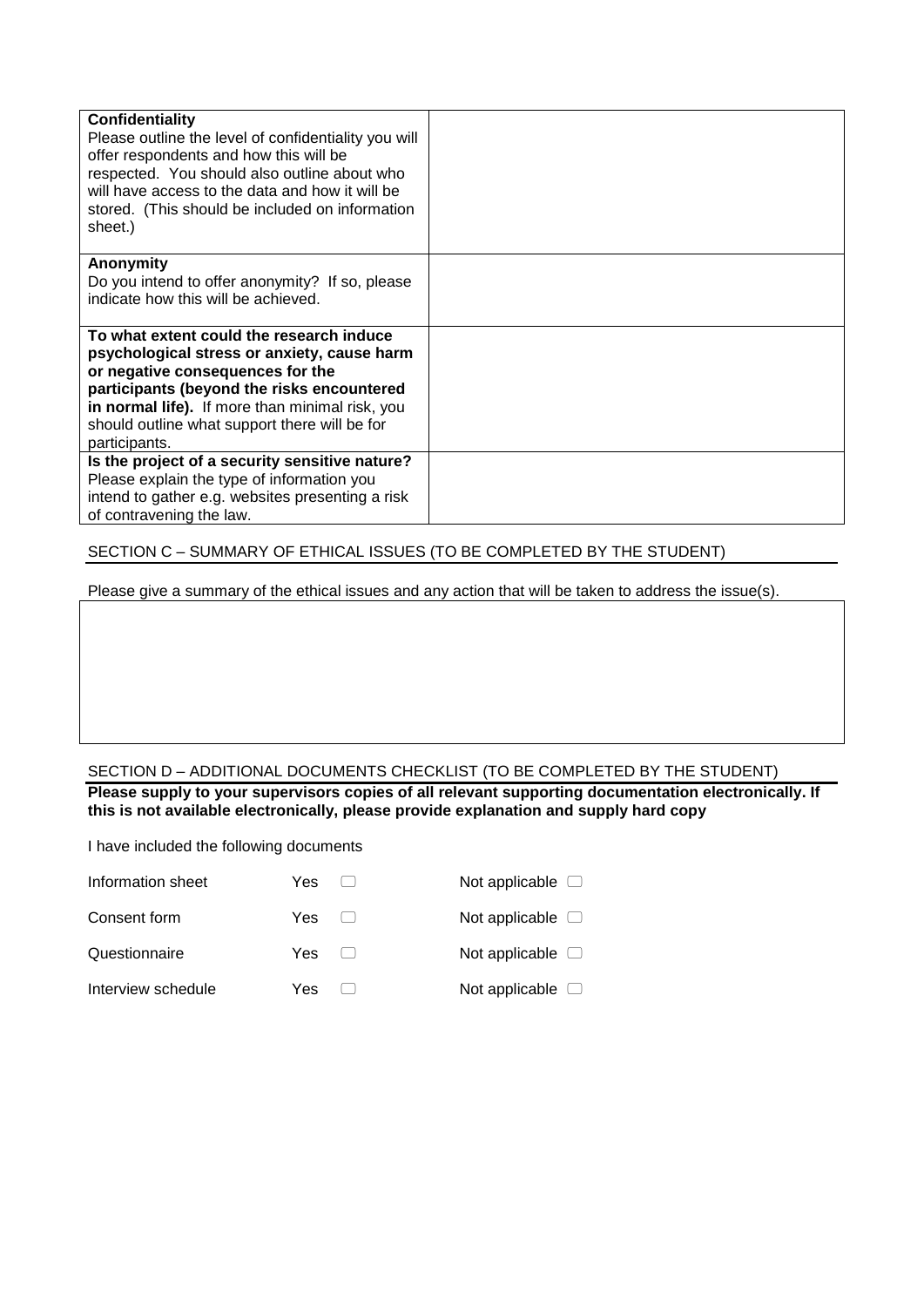#### SECTION E – STATEMENT BY STUDENT

I confirm that the information I have given in this form on ethical issues is correct.

| <b>.</b><br>ەוט |  |
|-----------------|--|
|                 |  |

#### **Affirmation by Supervisor**

I can confirm that, to the best of my understanding, the information presented by the student is correct and appropriate to allow an informed judgement on whether further ethical approval is required

Signature \_\_\_\_\_\_\_\_\_\_\_\_\_\_\_\_\_\_\_\_\_\_\_\_\_\_\_\_\_\_\_\_\_\_\_\_ Date: \_\_\_\_\_\_\_\_\_\_\_\_\_\_\_\_\_\_\_\_\_\_\_

#### **SECTION F: SUPERVISOR RECOMMENDATION ON THE PROJECT'S ETHICAL STATUS**

Having satisfied myself of the accuracy of the project's ethical statement, I believe that the appropriate action is:

| Approve                                                                           |  |
|-----------------------------------------------------------------------------------|--|
| Approve subject to recommendations [please specify]                               |  |
| Approve subject to conditions [please specify]                                    |  |
| The project proposal needs further assessment by xxx                              |  |
| The project needs to be returned to the student for modification prior to further |  |
| action (details of required modifications must be provided)                       |  |
| Reject                                                                            |  |

All documentation must be submitted to **xxxx**.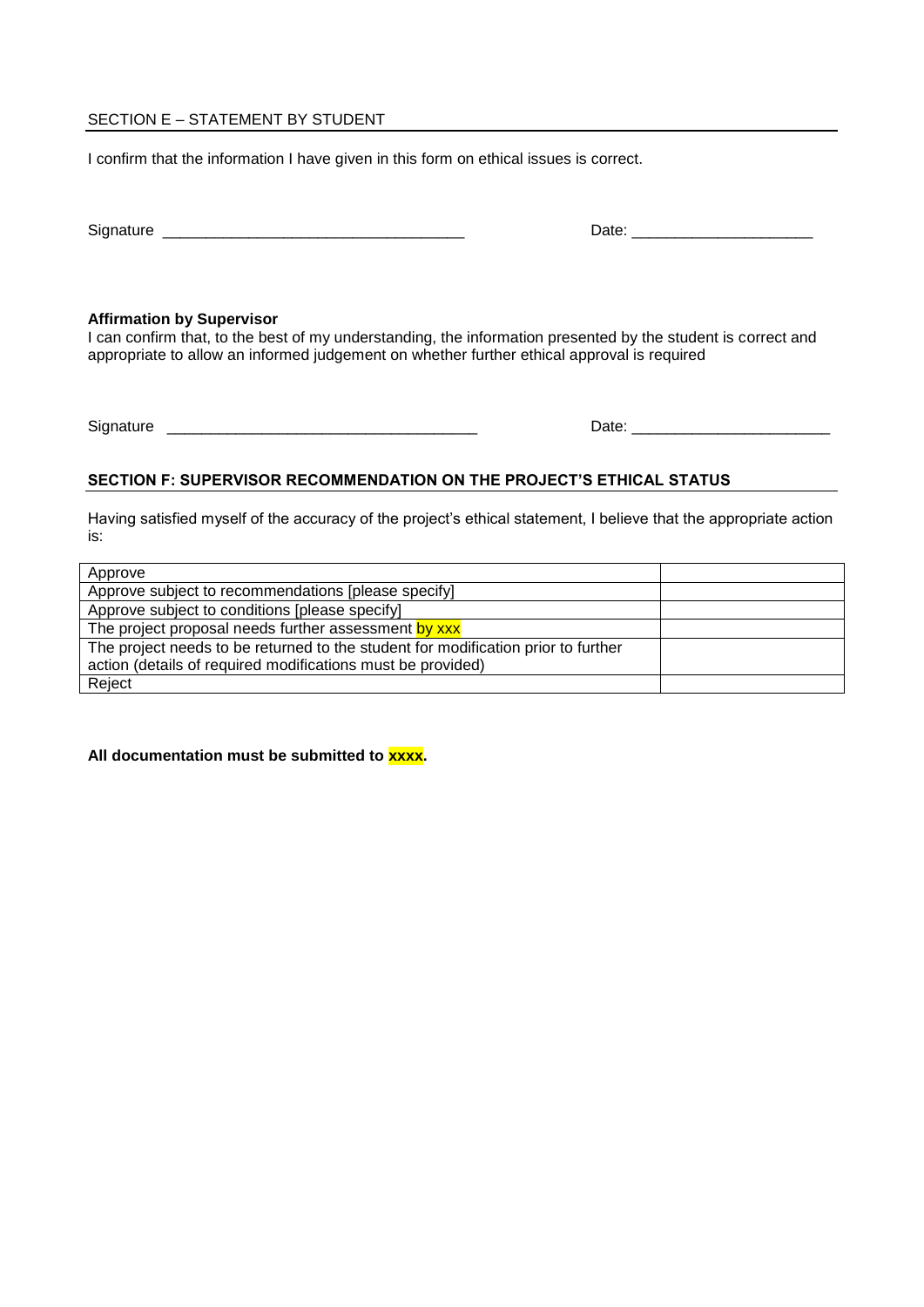**Appendix 3b**

#### THE UNIVERSITY OF HUDDERSFIELD **School**

#### POSTGRADATE STUDENT / STAFF RESEARCH ETHICAL REVIEW

Please complete and return via email to **xxx** along with the required documents (shown below).

## SECTION A: TO BE COMPLETED BY THE APPLICANT

Before completing this section please refer to the School Research Ethics web pages which can be found at **xxx**. Applicants should consult the appropriate ethical guidelines.

Please ensure that the statements in Section C are completed by the applicant (and supervisor for PGR students) prior to submission.

| Project Title            |  |
|--------------------------|--|
| Applicant                |  |
| Supervisor (where        |  |
| applicable)              |  |
| Award (where applicable) |  |
| Project start date       |  |

#### **SECTION B: PROJECT OUTLINE (TO BE COMPLETED IN FULL BY THE APPLICANT)**

| <b>Issue</b>                                         | Please provide sufficient detail to allow appropriate<br>consideration of any ethical issues. Forms with |
|------------------------------------------------------|----------------------------------------------------------------------------------------------------------|
|                                                      | insufficient detail will need to be resubmitted.                                                         |
| Aims and objectives of the study. Please state       |                                                                                                          |
| the aims and objectives of the study.                |                                                                                                          |
| Brief overview of research methodology               |                                                                                                          |
| The methodology only needs to be explained in        |                                                                                                          |
| sufficient detail to show the approach used (e.g.    |                                                                                                          |
| survey) and explain the research methods to be       |                                                                                                          |
| used during the study.                               |                                                                                                          |
| Does your study require any permissions for          |                                                                                                          |
| study? If so, please give details                    |                                                                                                          |
|                                                      |                                                                                                          |
| <b>Participants</b>                                  |                                                                                                          |
| Please outline who will participate in your          |                                                                                                          |
| research. Might any of the participants be           |                                                                                                          |
| considered 'vulnerable' (e.g. children)              |                                                                                                          |
| <b>Access to participants</b>                        |                                                                                                          |
| Please give details about how participants will be   |                                                                                                          |
| identified and contacted.                            |                                                                                                          |
|                                                      |                                                                                                          |
| How will your data be recorded and stored?           |                                                                                                          |
| Informed consent.                                    |                                                                                                          |
| Please outline how you will obtain informed          |                                                                                                          |
| consent.                                             |                                                                                                          |
| Confidentiality                                      |                                                                                                          |
| Please outline the level of confidentiality you will |                                                                                                          |
| offer respondents and how this will be respected.    |                                                                                                          |
| You should also outline about who will have          |                                                                                                          |
| access to the data and how it will be stored. (This  |                                                                                                          |
| information should be included on Information        |                                                                                                          |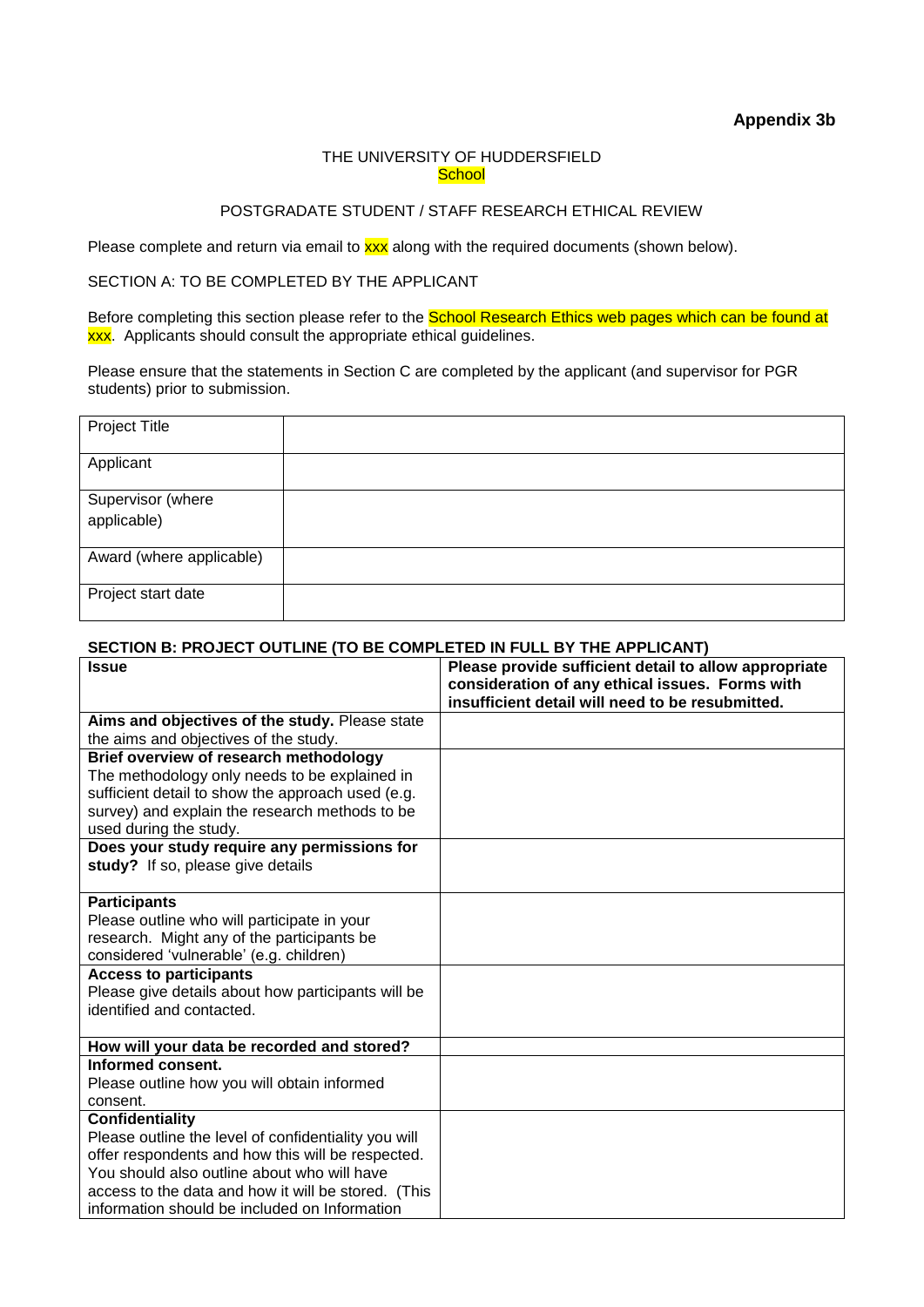| your information sheet.)                                                                                                                                                                                                                                                                                                                                                                                                                                      |  |
|---------------------------------------------------------------------------------------------------------------------------------------------------------------------------------------------------------------------------------------------------------------------------------------------------------------------------------------------------------------------------------------------------------------------------------------------------------------|--|
| Anonymity<br>If you offer your participants anonymity, please<br>indicate how this will be achieved.                                                                                                                                                                                                                                                                                                                                                          |  |
| Harm<br>Please outline your assessment of the extent to<br>which your research might induce psychological<br>stress, anxiety, cause harm or negative<br>consequences for the participants (beyond the<br>risks encountered in normal life). If more than<br>minimal risk, you should outline what support<br>there will be for participants.<br>If you believe that that there is minimal likely<br>harm, please articulate why you believe this to be<br>SO. |  |
| Is the project of a security sensitive nature?<br>Please explain the type of information you intend<br>to gather e.g. websites presenting a risk of<br>contravening the law.                                                                                                                                                                                                                                                                                  |  |

**Retrospective applications**. If your application for Ethics approval is retrospective, please explain why this has arisen.

## **SECTION C – SUMMARY OF ETHICAL ISSUES (TO BE COMPLETED BY THE APPLICANT)**

Please give a summary of the ethical issues and any action that will be taken to address the issue(s).

#### **SECTION D – ADDITIONAL DOCUMENTS CHECKLIST (TO BE COMPLETED BY THE APPLICANT) Please supply copies of all relevant supporting documentation electronically. If this is not available electronically, please provide explanation and supply hard copy.**

| I have included the following documents<br>Information sheet | Yes | Not applicable $\Box$ |
|--------------------------------------------------------------|-----|-----------------------|
| Consent form                                                 | Yes | Not applicable $\Box$ |
| Letters                                                      | Yes | Not applicable $\Box$ |
| Questionnaire                                                | Yes | Not applicable $\Box$ |
| Interview schedule                                           | Yes | Not applicable $\Box$ |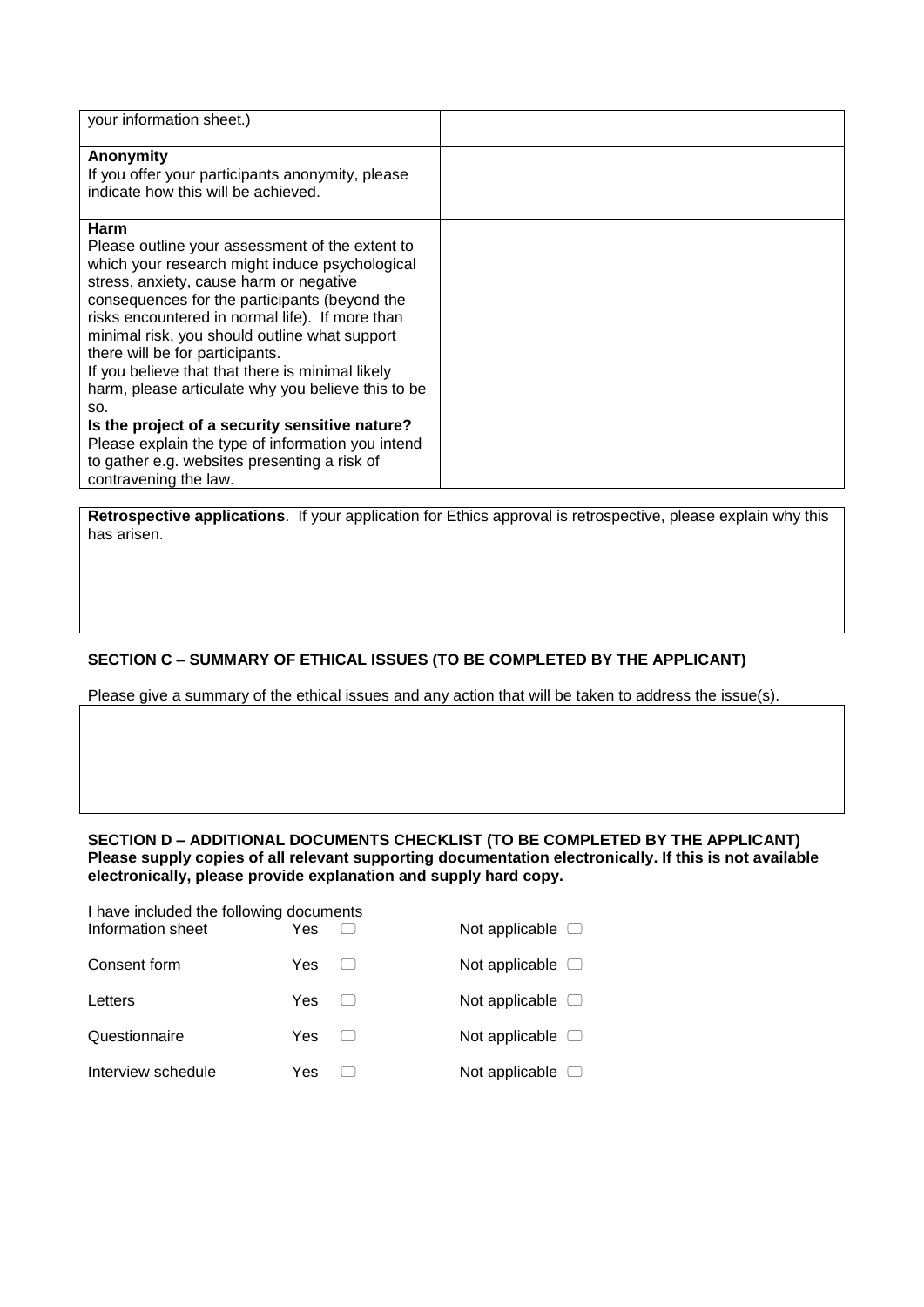#### SECTION E – STATEMENT BY APPLICANT

I confirm that the information I have given in this form on ethical issues is correct. (Electronic confirmation is sufficient).

Applicant name/signature:

Date:

#### **Affirmation by Supervisor (where applicable)**

I can confirm that, to the best of my understanding, the information presented by the applicant is correct and appropriate to allow an informed judgement on whether further ethical approval is required

Supervisor name/signature:

Date:

All documentation must be submitted electronically to **XXX**.

**If you have any queries relating to the completion or consideration of this form, please do not hesitate to contact XXX**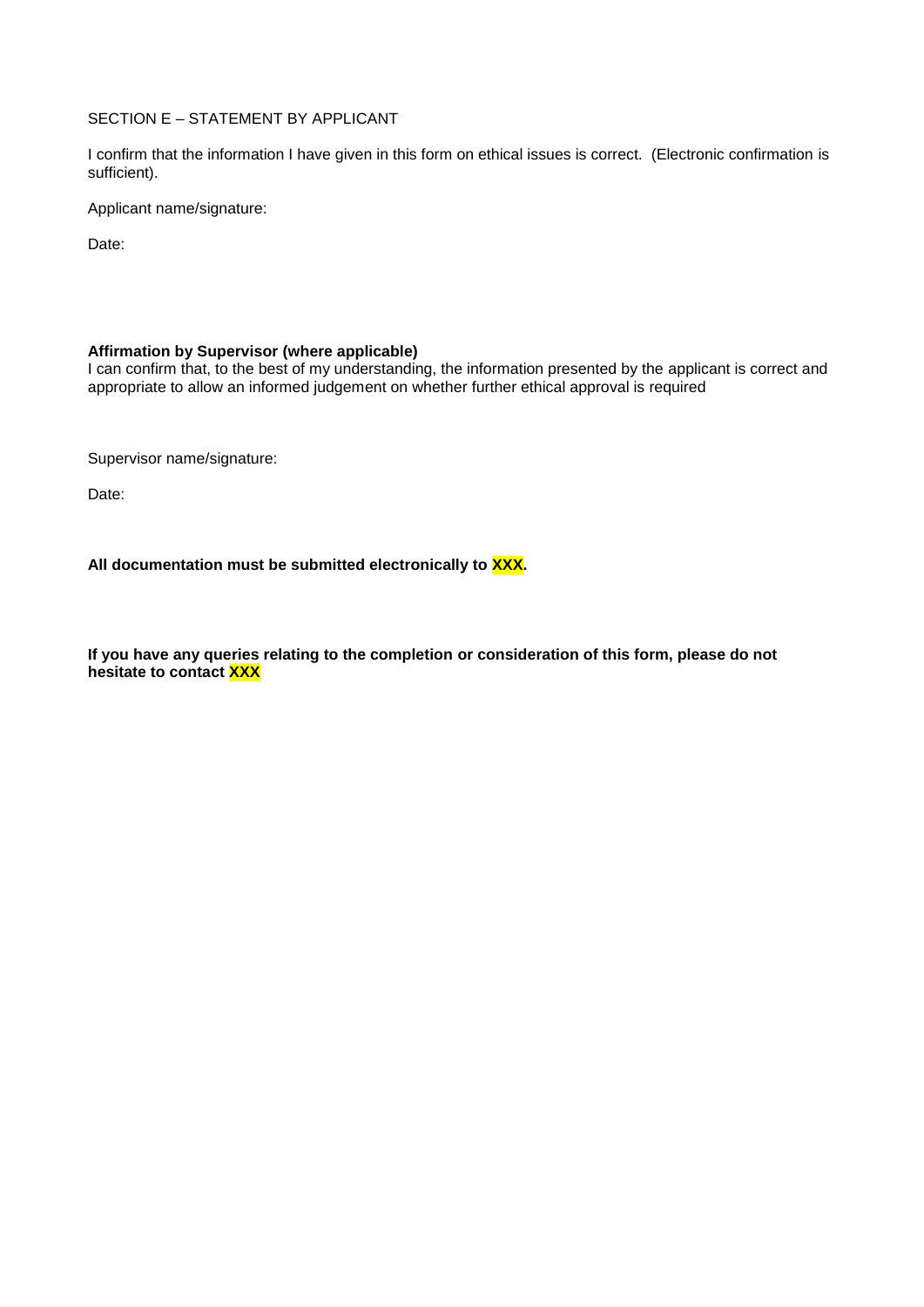## **Appendix 4**

## **THE UNIVERSITY OF HUDDERSFIELD**

## **School**

## **Reviewer Proforma.**

| <b>Project Title:</b>           |  |
|---------------------------------|--|
| Name of researcher (s):         |  |
| Supervisor (where appropriate): |  |
| <b>Reviewer name</b>            |  |

| <b>Issue</b>                       | <b>Advice / Comments to applicant</b> |
|------------------------------------|---------------------------------------|
| Aim / objectives of the study      |                                       |
|                                    |                                       |
|                                    |                                       |
| <b>Research methodology</b>        |                                       |
|                                    |                                       |
|                                    |                                       |
| <b>Permissions for study?</b>      |                                       |
|                                    |                                       |
|                                    |                                       |
| <b>Participants</b>                |                                       |
|                                    |                                       |
|                                    |                                       |
| <b>Access to participants</b>      |                                       |
|                                    |                                       |
|                                    |                                       |
| How will your data be recorded and |                                       |
| stored?                            |                                       |
| <b>Confidentiality</b>             |                                       |
|                                    |                                       |
|                                    |                                       |
| Anonymity                          |                                       |
|                                    |                                       |
|                                    |                                       |
| <b>Could the research induce</b>   |                                       |
| psychological stress or anxiety,   |                                       |
| cause harm or negative             |                                       |
| consequences for the participants  |                                       |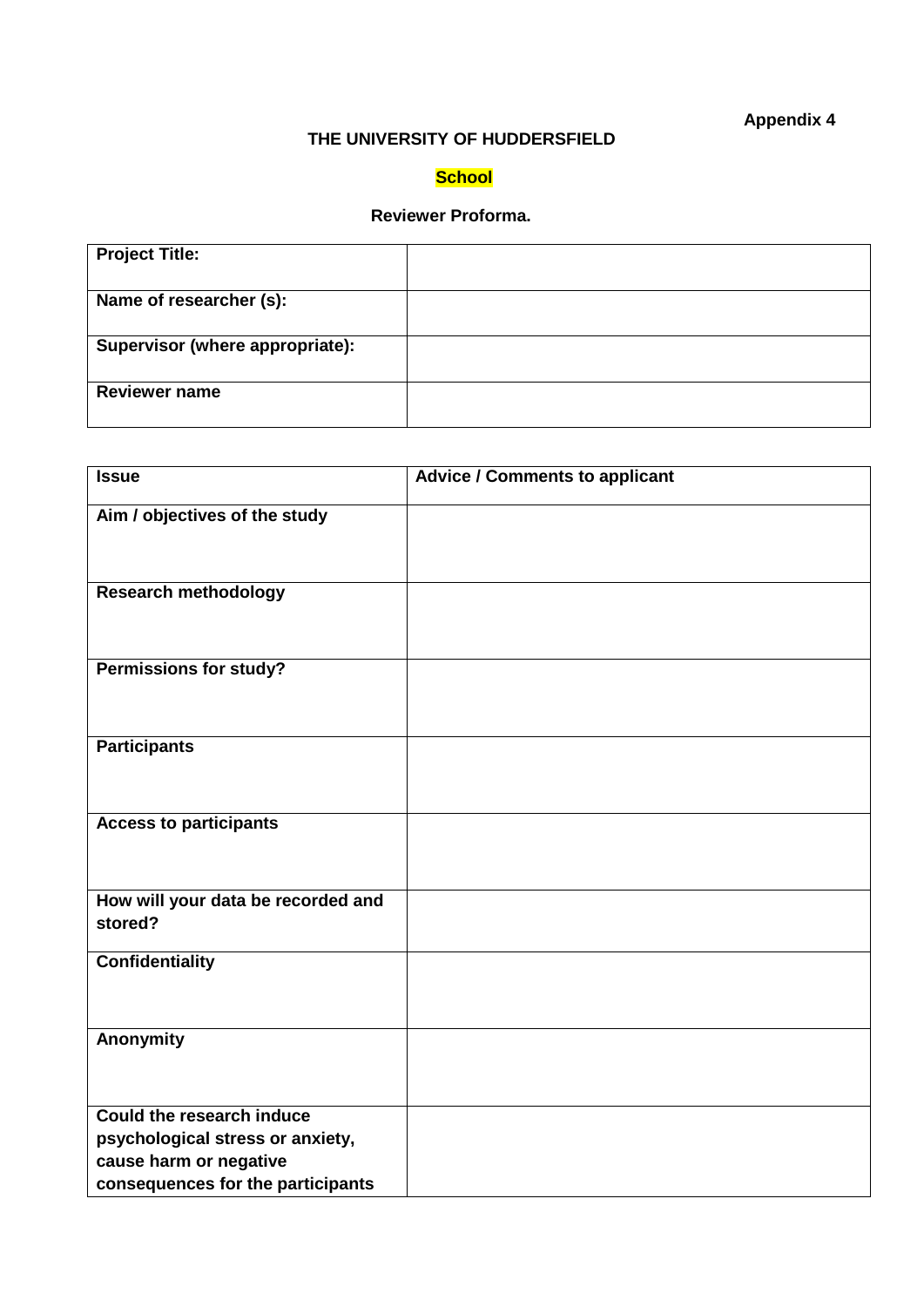| (beyond the risks encountered in<br>normal life).                                |  |
|----------------------------------------------------------------------------------|--|
| Retrospective applications.                                                      |  |
| Supporting documents (e.g.<br>questionnaire, interview schedule,<br>letters etc) |  |
| <b>Other comments</b>                                                            |  |

## **OVERALL RESPONSE**

| <b>APPROVE</b>                         |  |
|----------------------------------------|--|
|                                        |  |
|                                        |  |
| <b>APPROVE SUBJECT TO</b>              |  |
| <b>RECOMMENDATIONS [please</b>         |  |
|                                        |  |
| specify]                               |  |
|                                        |  |
| <b>APPROVE SUBJECT TO</b>              |  |
|                                        |  |
| <b>CONDITIONS [please specify]</b>     |  |
|                                        |  |
| <b>FURTHER INFORMATION</b>             |  |
|                                        |  |
| <b>REQUIRED [please specify]</b>       |  |
|                                        |  |
| <b>REJECT</b> [please specify reasons] |  |
|                                        |  |
|                                        |  |

### **Reviewer name**

**Date**

**Please send review to xxx**

**Where the project is deemed to potentially represent a significant risk it should be forwarded to SREC for consideration**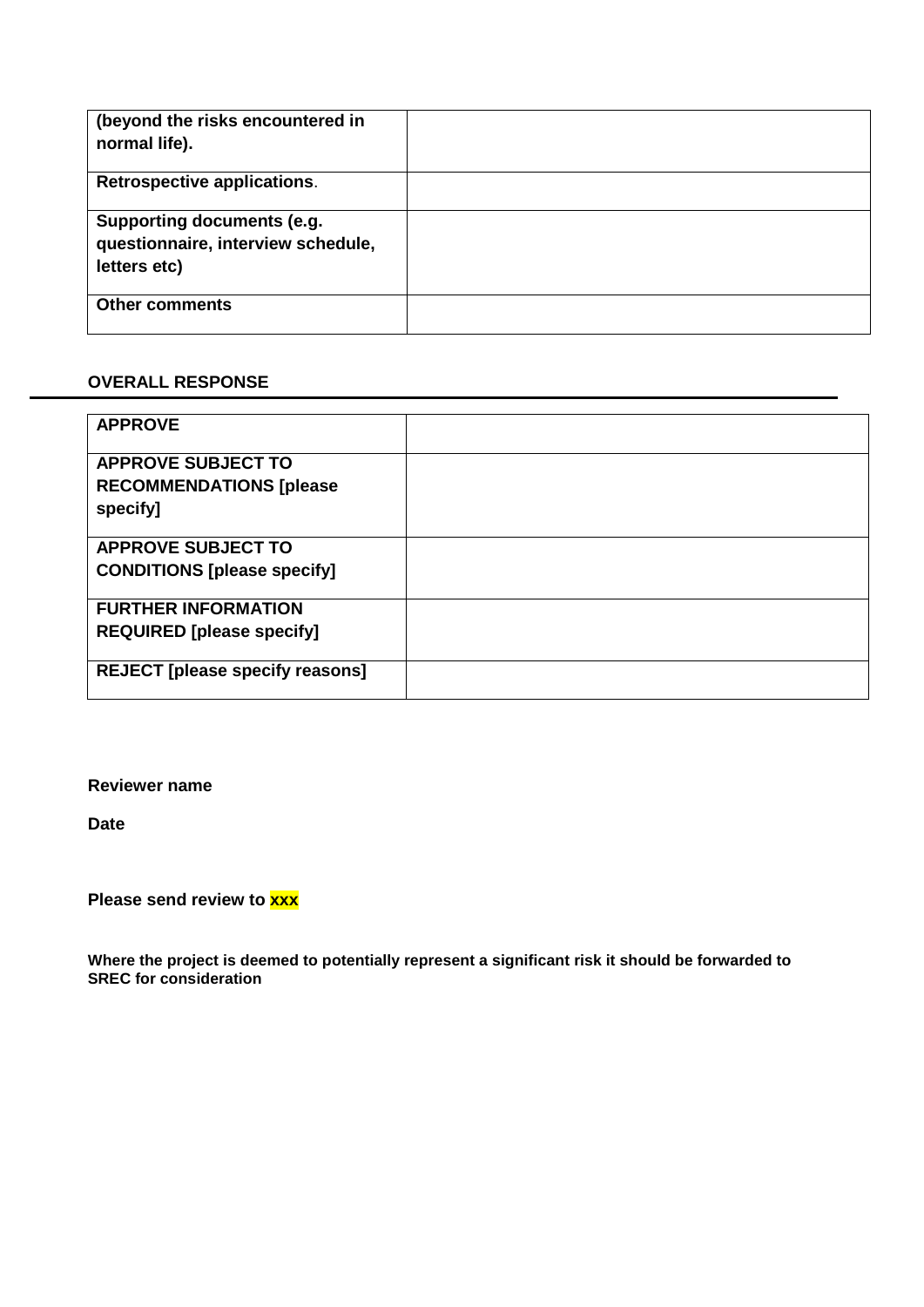**Appendix 5**

## **Sample Information sheet (required for submission with application for ethical approval)**

## **University of Huddersfield School**

## **Participant Information Sheet**

## **Research Project Title: To be completed**

You are being invited to take part in a research project. Before you decide, it is important for you to understand why this research is being done and what it will involve. Please take time to read the following information and discuss it with others if you wish. Ask if there is anything that is not clear or if you would like more information. May I take this opportunity to thank you for taking time to read this.

#### **What is the purpose of the project?**

The research project is intended to provide the research focus for a module which forms part of my degree. It will attempt to …. **Briefly state the main purpose of your research**

#### **Why have I been chosen?**

(provide a brief explanation)

#### **Do I have to take part?**

Participation on this study is entirely voluntary, so please do not feel obliged to take part. Refusal will involve no penalty whatsoever and you may withdraw from the study at any stage without giving an explanation to the researcher.

#### **What do I have to do?**

You will be invited to take part in (**interview, focus group, questionnaire, group interview ….**). This should take no more than **….. ?** of your time.

#### **Are there any disadvantages to taking part?**

There should be no foreseeable disadvantages to your participation. If you are unhappy or have further questions at any stage in the process, please address your concerns initially to the researcher if this is appropriate. Alternatively, please contact  $xxx$  at the School, University of Huddersfield.

#### **Will all my details be kept confidential?**

All information which is collected will be strictly confidential and anonymised before the data is presented in any work, in compliance with the Data Protection Act and ethical research guidelines and principles.

#### **What will happen to the results of the research study?**

The results of this research will be written up in  $\overline{XXX}$ . If you would like a copy please contact the researcher.

#### **What happens to the data collected?**

(provide an explanation as to how the data will be used)

#### **Will I be paid for participating in the research?**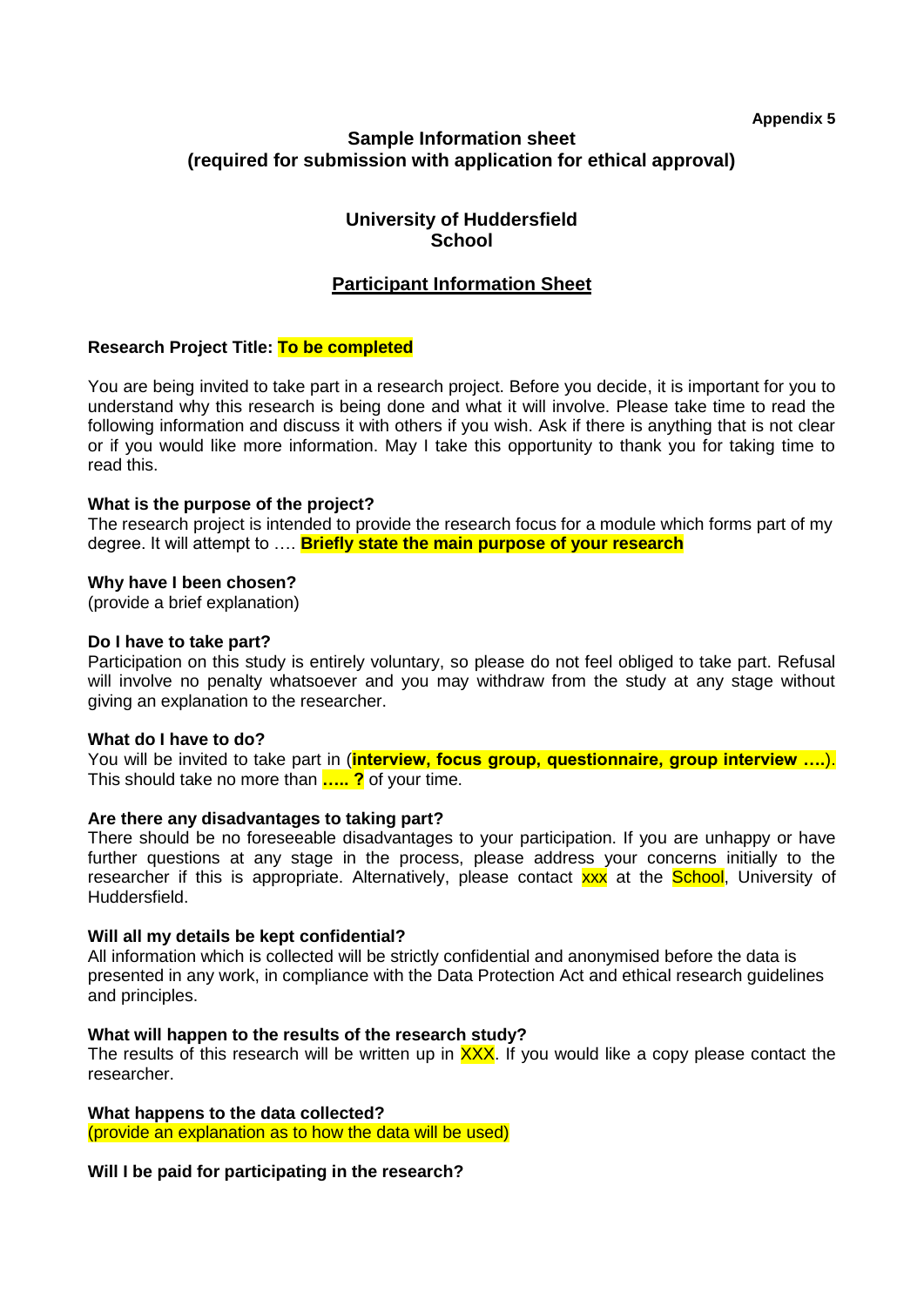(provide a clear statement of payment arrangements for compensation for the participant's time and inconvenience and any out-of-pocket expenses if applicable.)

**Where will the research be conducted?** (provide details of the location)

**Criminal Records check (if applicable)**

Provide a statement declaring that the researcher who may have access to children or vulnerable adults has undergone a satisfactory criminal records check.

**Who has reviewed and approved the study, and who can be contacted for further information?** (provide contact details).

**Name & Contact Details of Researcher: XXX**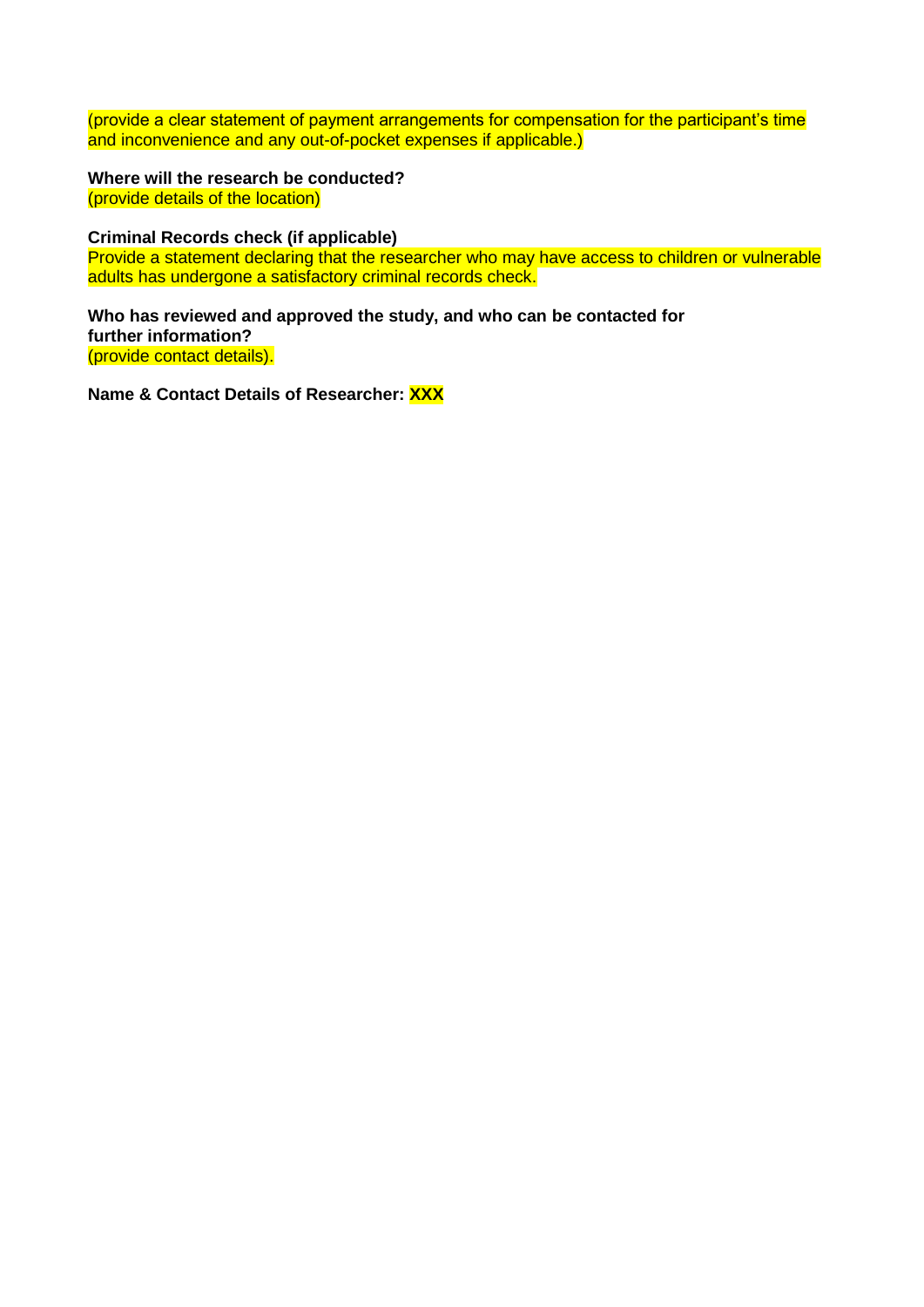**Appendix 6a**

| <b>Sample Participant Consent Form</b>                          |  |
|-----------------------------------------------------------------|--|
| (required for submission with application for ethical approval) |  |

**University of Huddersfield School**

# **Participant Consent Form (E4)**

**Title of Research Study:**

**Name of Researcher:**

## **Participant Identifier Number:**

I confirm that I have read and understood the participant Information sheet related to this research, and have had the opportunity to ask questions.

I understand that my participation is voluntary and that I am free to withdraw at any time without giving any reason.

I understand that all my responses will be anonymised.

I give permission for members of the research team to have access to my anonymised responses.

I agree to take part in the above study

**Name of Participant:** ……………………………………………………………

**Signature of Participant:** ………………………………………………………

**Date:** …………………………

**Name of Researcher:**

**Signature of Researcher:**

**Date:**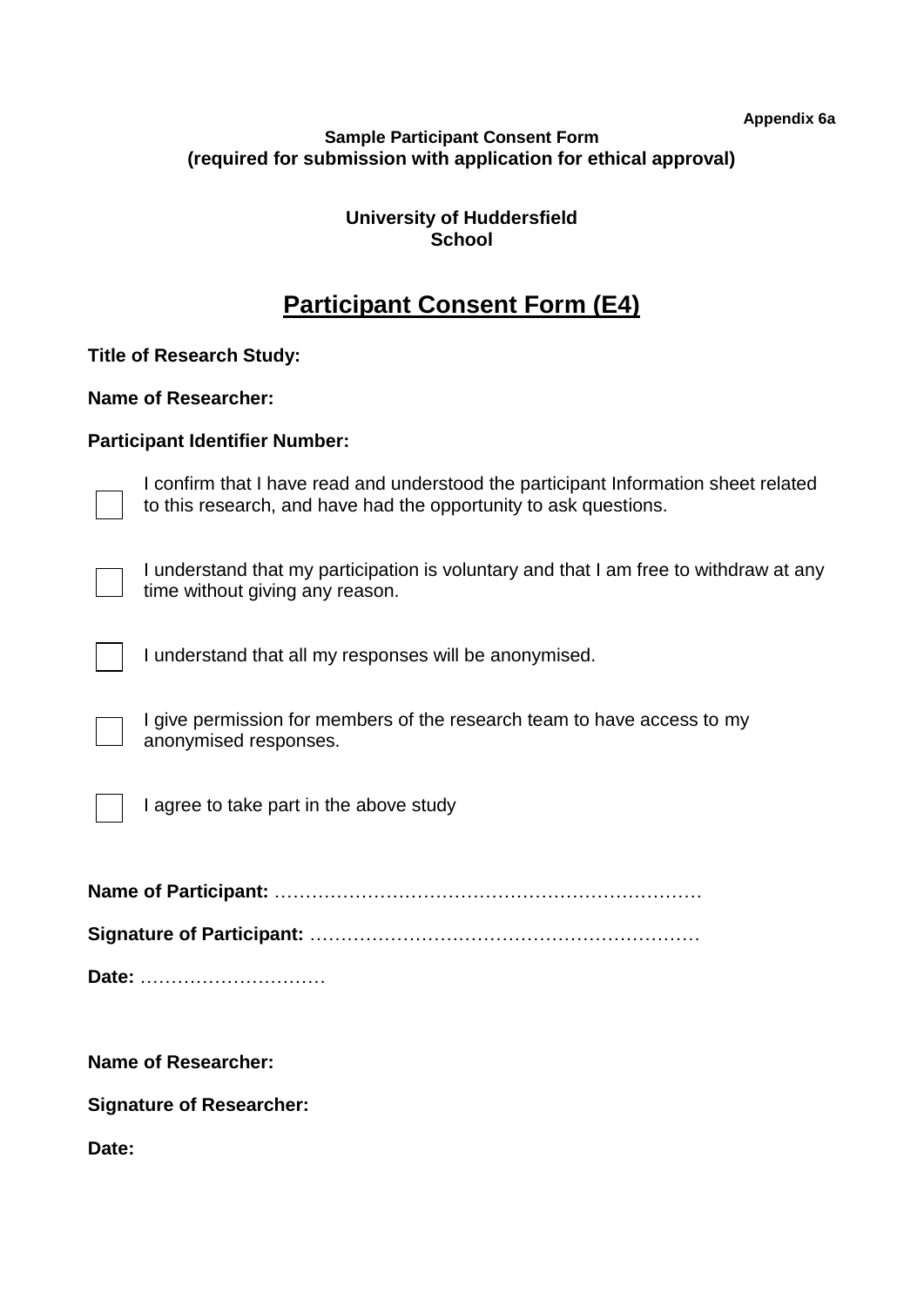**Appendix 6b**

## **Sample Researcher Consent Form (required for submission with application for ethical approval)**

## **University of Huddersfield School**

## **Researcher Consent Form (E5)**

This form is to be used when consent is sought from those responsible for an organisation or institution for research to be carried out with participants within that organisation or institution. This may include schools, colleges or youth work facilities.

**Title of Research Study:**

**Name of Researcher:**

## **School/College/organisation:**

Describe i) the purpose of the research study

ii) the data collection methods to be used

iii) which pupils/groups/classes will be selected for this study.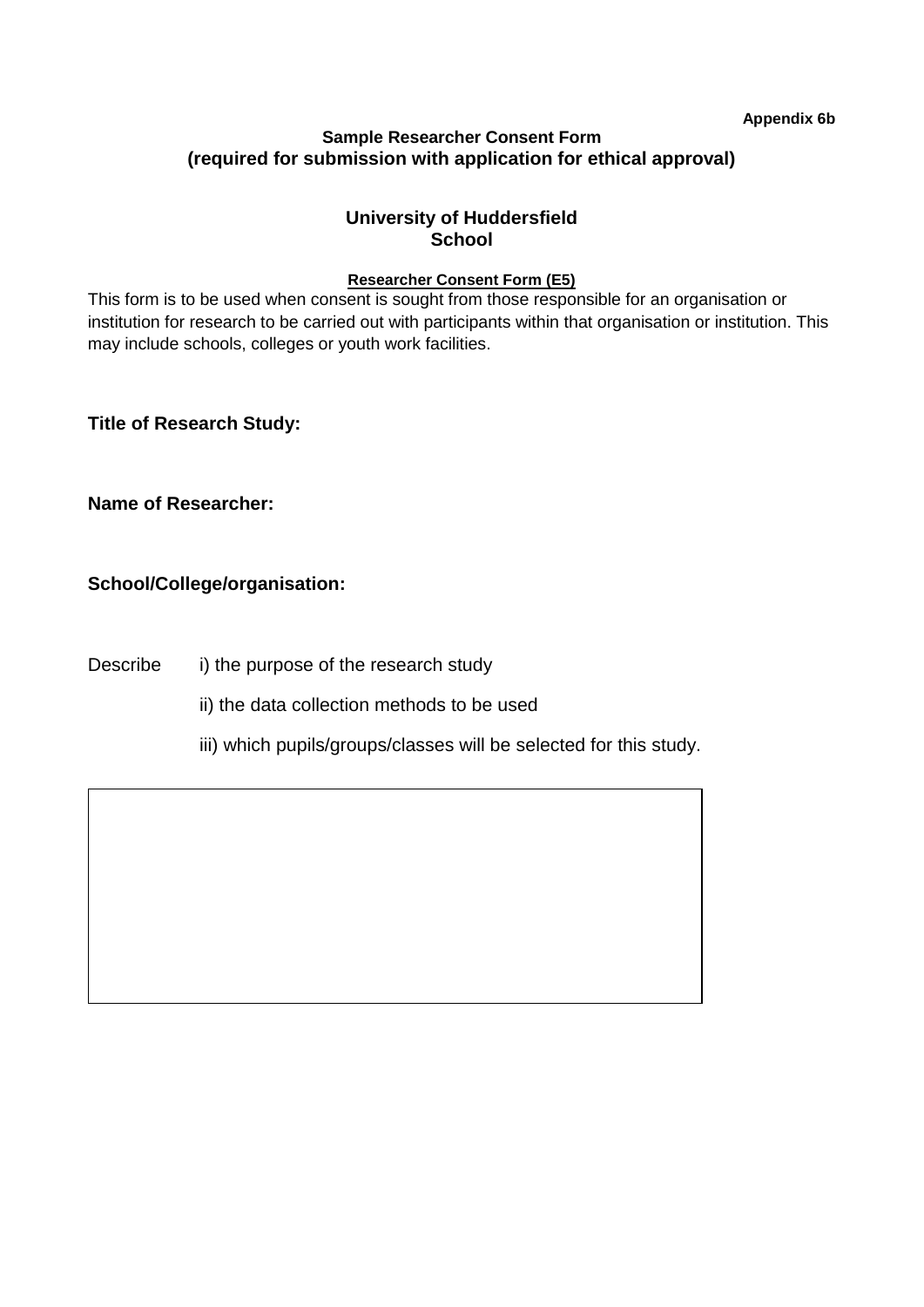| I confirm that I give permission for this research to be carried out and that            |
|------------------------------------------------------------------------------------------|
| permission from all participants will be gained in line within my organisation's policy. |

**Name and position of senior manager:**

………………………………………………………………………………………

**Signature of senior manager:**….………………………………………………

**Date:** …………………………

**Name of Researcher:** ……………………………………………………………

**Signature of Researcher:** …………………………………………………………

**Date:** …………………….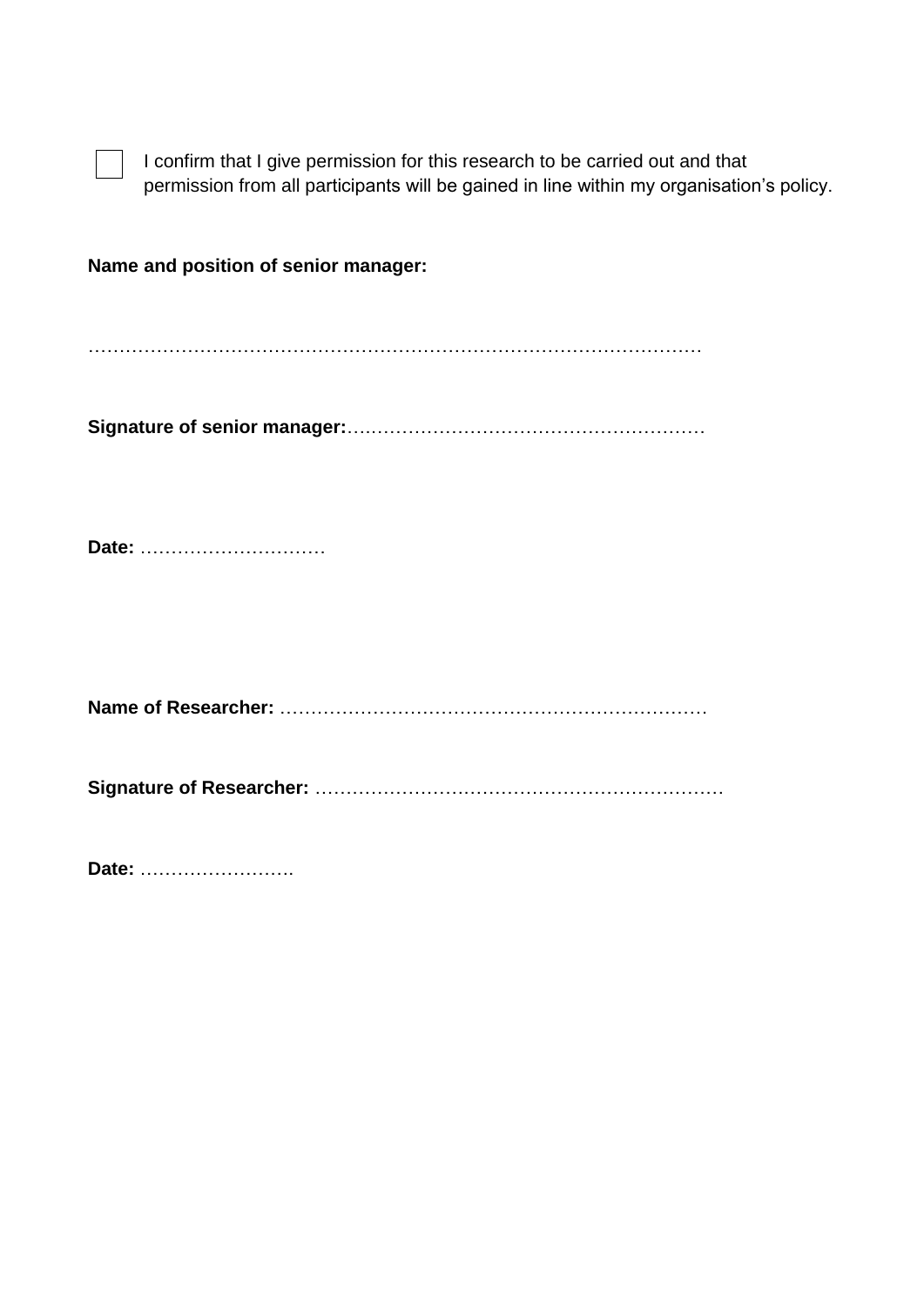|                |                                                                                                                                                                                                   | <b>University of Huddersfield</b><br><b>Notification of Approval of High Risk (Security Sensitive) Research</b><br><b>Projects</b> |                                       |
|----------------|---------------------------------------------------------------------------------------------------------------------------------------------------------------------------------------------------|------------------------------------------------------------------------------------------------------------------------------------|---------------------------------------|
| 1              | <b>School</b>                                                                                                                                                                                     |                                                                                                                                    |                                       |
| $\mathbf{2}$   | <b>Project Title</b>                                                                                                                                                                              |                                                                                                                                    |                                       |
| 3              | <b>Name of Researcher</b>                                                                                                                                                                         |                                                                                                                                    |                                       |
| 4              | <b>Category of</b><br><b>Researcher</b>                                                                                                                                                           | Delete those that do not apply:<br>Academic staff<br>Post Graduate Student (Research)<br>Post Graduate Student (Taught)            |                                       |
|                |                                                                                                                                                                                                   | <b>Undergraduate Student</b>                                                                                                       |                                       |
| $5\phantom{1}$ | <b>Name of Supervisor</b><br>or Line Manager                                                                                                                                                      |                                                                                                                                    |                                       |
| 6              | Date of Approval by<br><b>School Research Ethics Committee</b>                                                                                                                                    |                                                                                                                                    |                                       |
| $\overline{7}$ | Indicate where the documentation associated with this<br><b>SREC approval is stored (weblink ideally)</b>                                                                                         |                                                                                                                                    |                                       |
| 8              | Designated overseer for the datastore<br>(must be a member of academic staff not engaged in<br>this particular project; this person has access only to<br>document titles and name of researcher) |                                                                                                                                    | Name:<br>University email<br>address: |
| 9              | Start date for the project                                                                                                                                                                        |                                                                                                                                    |                                       |
| 10             | Planned end date for the project                                                                                                                                                                  |                                                                                                                                    |                                       |
| 11             | default)                                                                                                                                                                                          | Date for end of retention of data for the project<br>(Note that for Taught students this will be the degree award date by          |                                       |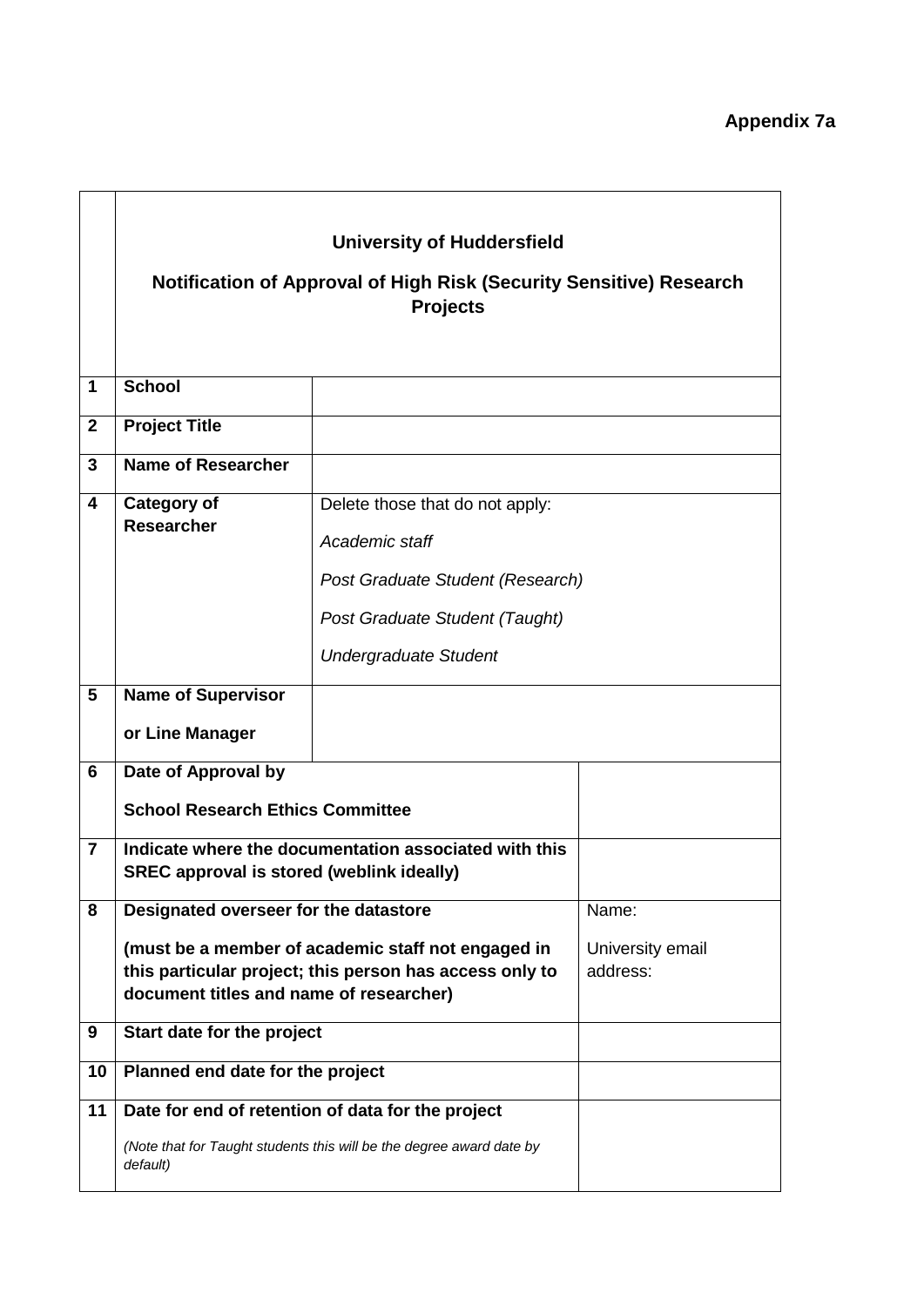| 12 |                                                   | (a) Anticipated volume of data storage required                                                                               |  |
|----|---------------------------------------------------|-------------------------------------------------------------------------------------------------------------------------------|--|
|    | (b) Files types required                          |                                                                                                                               |  |
| 13 | <b>SREC Chair Name</b>                            |                                                                                                                               |  |
| 14 | <b>SREC Chair Signature</b>                       |                                                                                                                               |  |
|    |                                                   |                                                                                                                               |  |
|    |                                                   | This form must be sent to Deputy Director Research and Enterprise –                                                           |  |
|    |                                                   | t.s.turner@hud.ac.uk who will distribute onwards to staff in the following roles                                              |  |
|    | at the University:                                |                                                                                                                               |  |
|    |                                                   | Chair University Research Ethics and Integrity Committee (PVC R&E)                                                            |  |
|    | Secretary of UREIC (Assistant Registrar Research) |                                                                                                                               |  |
|    | Deputy Director Computing and Library Services    |                                                                                                                               |  |
|    | requirements                                      | IT facilities will not be put in place until this form has been<br>acknowledged by UREIC and CLS have evaluated the technical |  |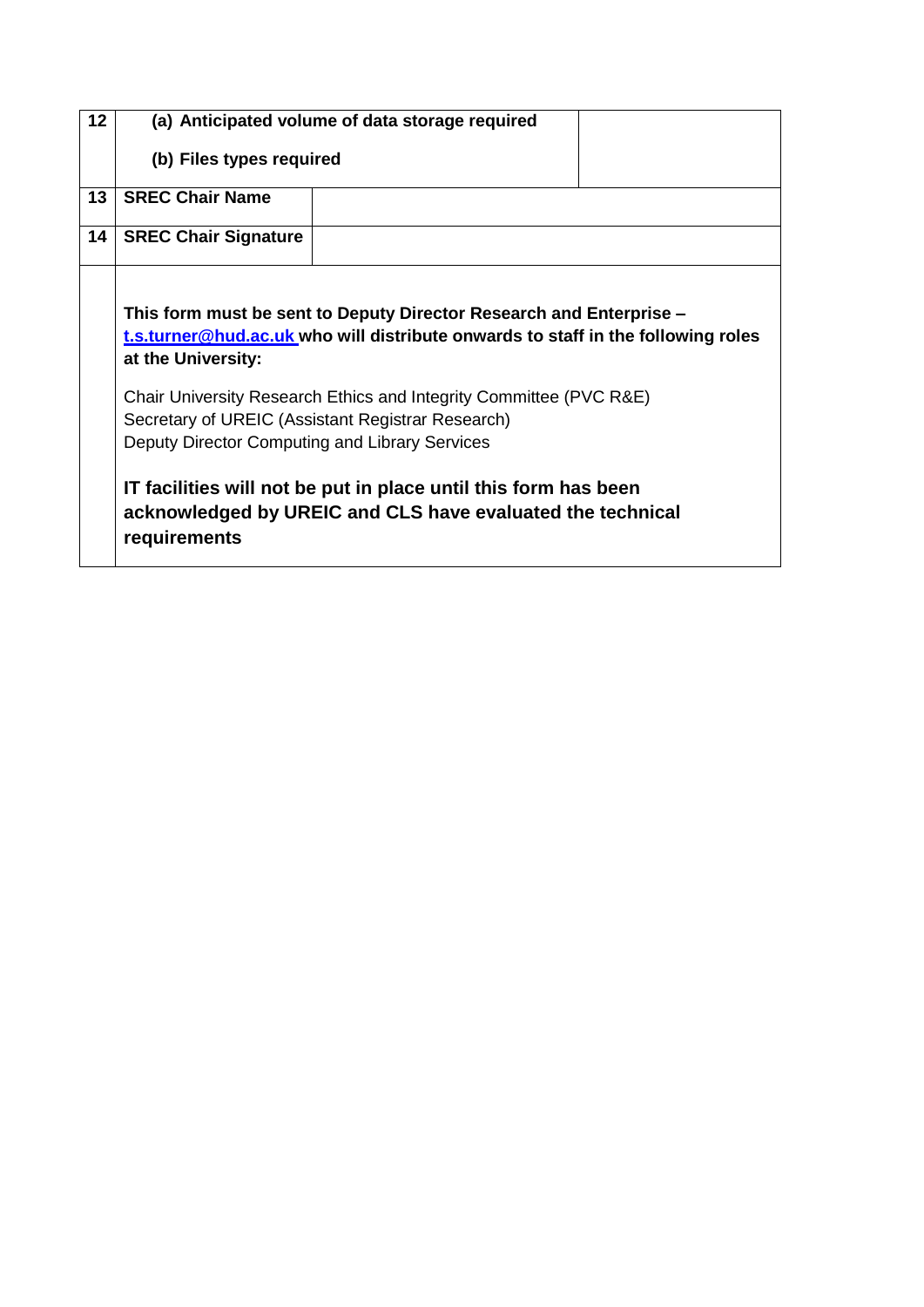|    |                                                                                                     | <b>University of Huddersfield</b>                                                                                                                                                                                                                                                                                                                                                                                                                                                                                                                                                   |
|----|-----------------------------------------------------------------------------------------------------|-------------------------------------------------------------------------------------------------------------------------------------------------------------------------------------------------------------------------------------------------------------------------------------------------------------------------------------------------------------------------------------------------------------------------------------------------------------------------------------------------------------------------------------------------------------------------------------|
|    |                                                                                                     | IT Facilities Approval for High Risk (Security Sensitive) Research Projects                                                                                                                                                                                                                                                                                                                                                                                                                                                                                                         |
|    | evaluate the need for access to specific IT Facilities following discussion with the<br>researcher. | On receipt of approval from Research and Enterprise, Computing and Library staff will                                                                                                                                                                                                                                                                                                                                                                                                                                                                                               |
|    | The outcome will be recorded in 1. and 2. below.                                                    |                                                                                                                                                                                                                                                                                                                                                                                                                                                                                                                                                                                     |
| 1. | Name of CLS staff member who<br>carried out the evaluation                                          |                                                                                                                                                                                                                                                                                                                                                                                                                                                                                                                                                                                     |
| 2. | <b>Evaluation outcome</b>                                                                           | Delete the one that does not apply                                                                                                                                                                                                                                                                                                                                                                                                                                                                                                                                                  |
|    |                                                                                                     | Specific IT Facilities are required                                                                                                                                                                                                                                                                                                                                                                                                                                                                                                                                                 |
|    |                                                                                                     | Specific IT Facilities are not required                                                                                                                                                                                                                                                                                                                                                                                                                                                                                                                                             |
|    | If specific IT Facilities are not required the please complete the following:                       |                                                                                                                                                                                                                                                                                                                                                                                                                                                                                                                                                                                     |
|    | Signature of CLS staff member named in 1. above:                                                    |                                                                                                                                                                                                                                                                                                                                                                                                                                                                                                                                                                                     |
|    | Date:                                                                                               |                                                                                                                                                                                                                                                                                                                                                                                                                                                                                                                                                                                     |
|    | and pass the form to the Deputy Director, Computing and Library Services                            |                                                                                                                                                                                                                                                                                                                                                                                                                                                                                                                                                                                     |
|    | Otherwise continue with the completion of the rest of this form.                                    |                                                                                                                                                                                                                                                                                                                                                                                                                                                                                                                                                                                     |
|    | sensitive-research-material-in-uk-universities.aspx<br>associated with access to these facilities.  | This form is to be used to confirm handover of access to IT Facilities specifically aligned to<br>the guidance provided by Universities UK to provide oversight of security sensitive research:<br>http://www.universitiesuk.ac.uk/policy-and-analysis/reports/Pages/oversight-of-security-<br>This form will be completed by Computing and Library staff to confirm that the researcher<br>being granted access to IT facilities provided for the access and storage of materials relating<br>to security sensitive research has been made aware of and understands the conditions |
| 3  | <b>Name of Researcher</b>                                                                           |                                                                                                                                                                                                                                                                                                                                                                                                                                                                                                                                                                                     |
| 4  | <b>Project Title</b>                                                                                |                                                                                                                                                                                                                                                                                                                                                                                                                                                                                                                                                                                     |
| 5  | <b>School</b>                                                                                       |                                                                                                                                                                                                                                                                                                                                                                                                                                                                                                                                                                                     |
| 6  | <b>Category of Researcher</b>                                                                       | Delete those that do not apply:                                                                                                                                                                                                                                                                                                                                                                                                                                                                                                                                                     |
|    |                                                                                                     | Academic staff                                                                                                                                                                                                                                                                                                                                                                                                                                                                                                                                                                      |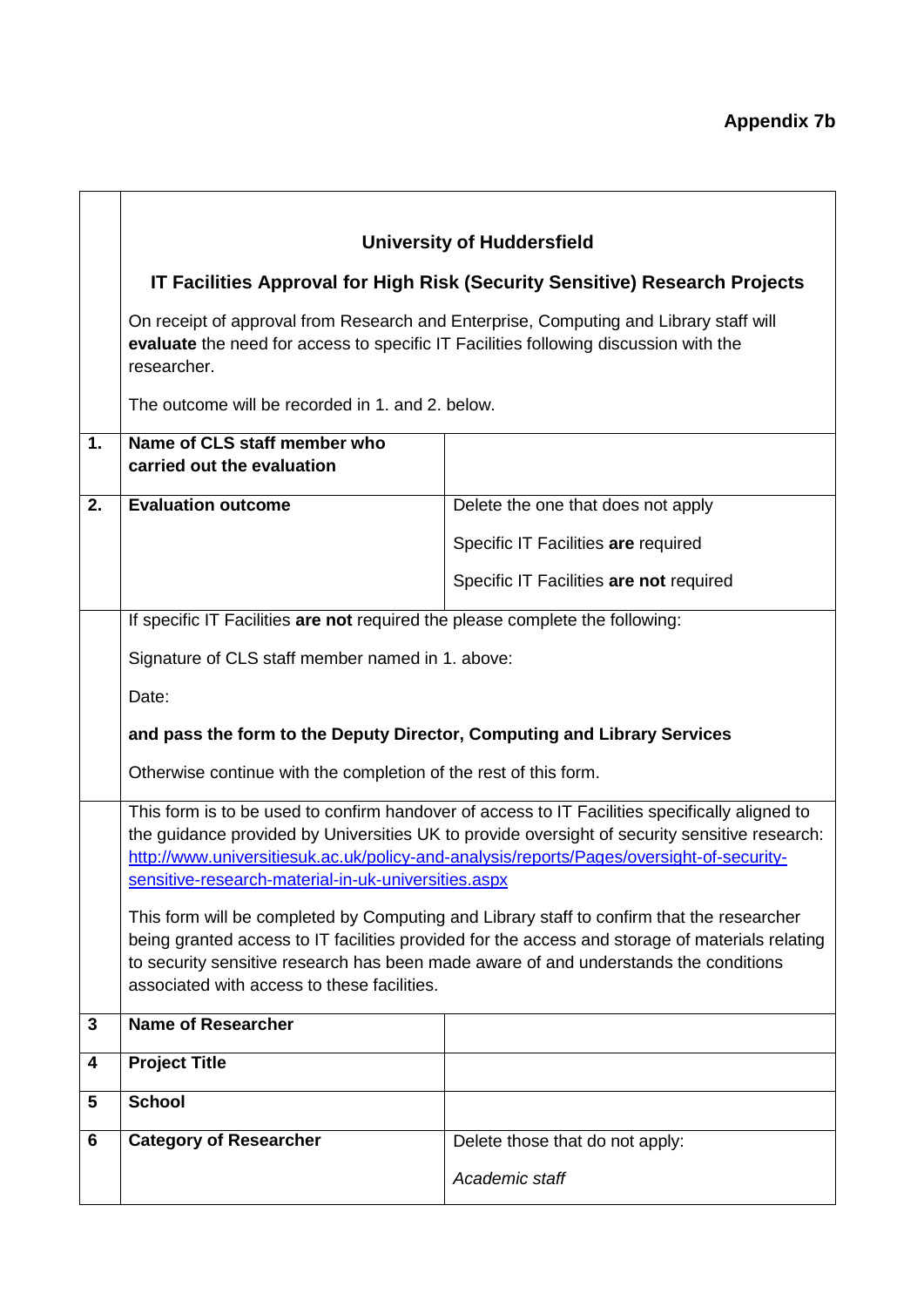|                |                                                                                                                                                          |                                | Post Graduate Student (Research) |
|----------------|----------------------------------------------------------------------------------------------------------------------------------------------------------|--------------------------------|----------------------------------|
|                |                                                                                                                                                          | Post Graduate Student (Taught) |                                  |
|                |                                                                                                                                                          | <b>Undergraduate Student</b>   |                                  |
| $\overline{7}$ | Date of Approval by School Research Ethics<br><b>Committee</b>                                                                                           |                                |                                  |
| 8              | <b>Name of Supervisor or Line Manager</b>                                                                                                                |                                | Name:                            |
|                |                                                                                                                                                          |                                | University email address:        |
| 9              | Designated overseer for the datastore                                                                                                                    |                                | Name:                            |
|                | (must be a member of academic staff not engaged in<br>this particular project; this person has access only to<br>document titles and name of researcher) |                                | University email address:        |
| 10             | Start date for the project                                                                                                                               |                                |                                  |
| 11             | Planned end date for the project                                                                                                                         |                                |                                  |
| 12             | Date for end of retention of data for the project                                                                                                        |                                |                                  |
|                | (Note that for Taught students this will be the degree award date by<br>default)                                                                         |                                |                                  |
| 13             | IT requirements provided                                                                                                                                 |                                |                                  |
|                | Membership of Active Directory SSR security group                                                                                                        |                                | Yes/No                           |
|                | Access to data storage                                                                                                                                   |                                | Yes/No                           |
|                | Disk space provided:                                                                                                                                     |                                |                                  |
|                | Files types to be stored:                                                                                                                                |                                |                                  |
|                | Other (if yes, please provide details):                                                                                                                  |                                | Yes/No                           |
|                |                                                                                                                                                          |                                |                                  |
|                |                                                                                                                                                          |                                |                                  |
| 14             | To be completed by Computing and Library Services                                                                                                        |                                |                                  |
|                | The IT facilities above, along with guidance on their proper use, have been provided by:                                                                 |                                |                                  |
|                | Name:                                                                                                                                                    |                                |                                  |
|                | Signature:                                                                                                                                               |                                |                                  |
|                | Date:                                                                                                                                                    |                                |                                  |
| 15             | To be completed by the Researcher                                                                                                                        |                                |                                  |
|                | I confirm that I have taken receipt of the IT facilities described above and that I understand,                                                          |                                |                                  |